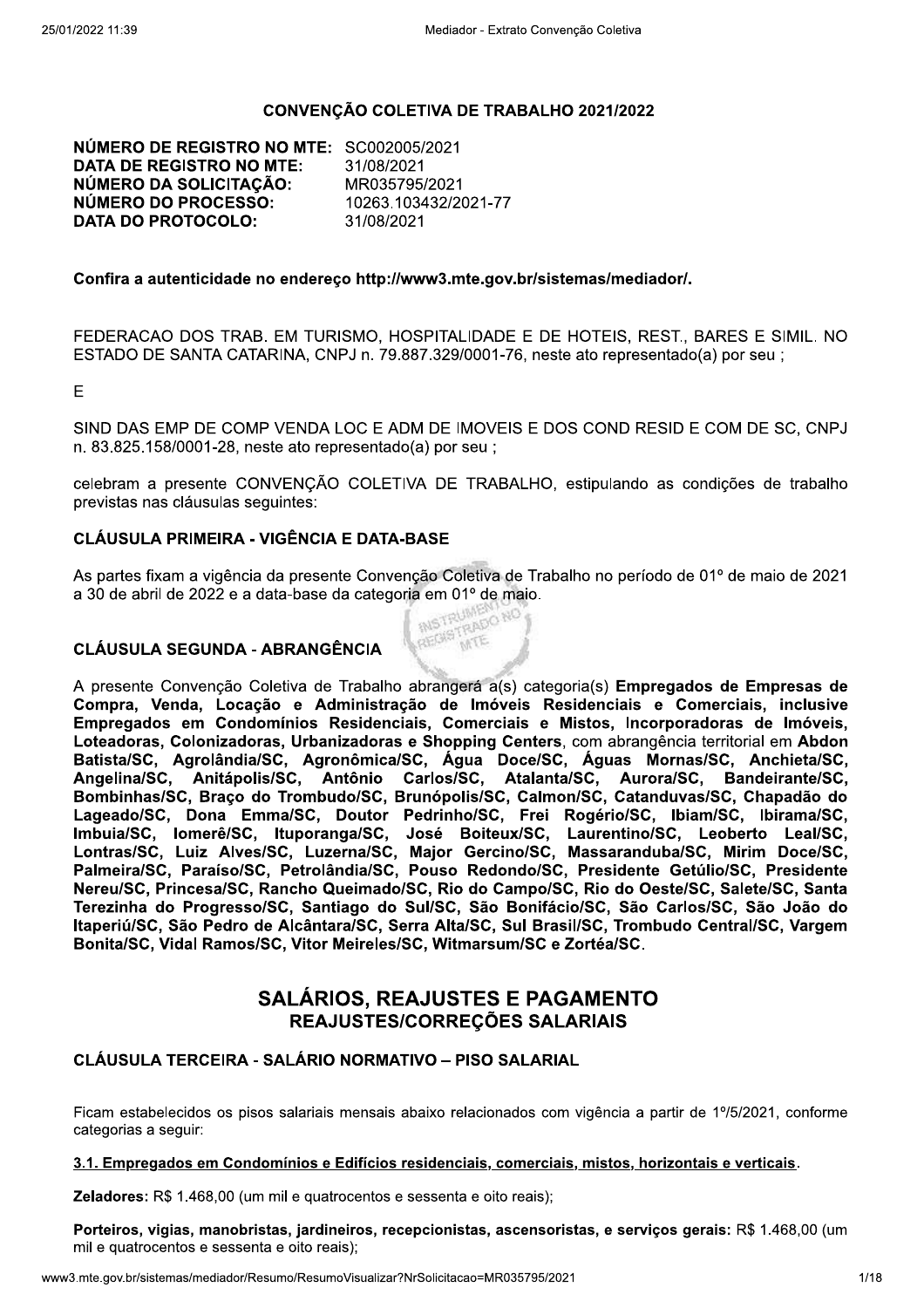$\texttt{Faxinelro, services e auxriiares: }\kappa\texttt{a 1.468,00}$  (um mil e quatrocentos e sessenta e oito reals).

#### 3.2. Empregados das Empresas de Compra, Venda, Locação e Administração de imóveis.

**Faxineiros:** R\$ 1.468,00 (um mil e quatrocentos e sessenta e oito reals);

Mediador - Extrato Convenção Coletiva<br>68,00 (um mil e quatrocentos e sessenta e oi<br>pra, Venda, Locação e Administração de in<br>entos e sessenta e oito reais);<br>dentes, recepcionistas e outras funçõe es e auxiliares: R\$ 1.468,00 (um mil e quatre<br>das Empresas de Compra, Venda, Locação<br>68,00 (um mil e quatrocentos e sessenta e oi<br>critório, caixas, atendentes, recepcionis<br>senta e oito reais).<br>m condomínios de Shopping Cen Auxiliares de escritório, caixas, atendentes, recepcionistas e outras funções: R\$ 1.468,00 (um mil e 3.2. Empregados das Empresas de Compra, Venda, Locação e Administração de imóveis.<br>Faxineiros: R\$ 1.468,00 (um mil e quatrocentos e sessenta e oito reais);<br>Auxiliares de escritório, caixas, atendentes, recepcionistas e out ntos e sessenta e oito reais).

#### 3.3 Empregados em condomínios de Shopping Centers:

 $\lambda$ elador: R $\upphi$  1.468,00 (um mil e quatrocentos e sessenta e oito reals);

Lider de limpeza: R\$ 1.468,00 (um mil e quatrocentos e sessenta e oito reais);

escritório, caixas, atendentes, recepcio<br>
sessenta e oito reais).<br>
s em condomínios de Shopping Centers:<br>
68,00 (um mil e quatrocentos e sessenta e oi<br>
a: R\$ 1.468,00 (um mil e quatrocentos e sess<br>
ança: R\$ 1.468,00 (um mi e oito reais).<br>
domínios de Shopping Centers:<br>
1 mil e quatrocentos e sessenta e oito reais);<br>
68,00 (um mil e quatrocentos e sessenta e oito<br>
1.468,00 (um mil e quatrocentos e sessenta<br>
1.468,00 (um mil e quatrocentos e s **Setor de segurança:**  $R$ \$ 1.468,00 (um mil e quatrocentos e sessenta e oito rea nínios de Shopping Centers:<br>
e quatrocentos e sessenta e oito reais);<br>
0 (um mil e quatrocentos e sessenta e oito re<br>
58,00 (um mil e quatrocentos e sessenta e o<br>
o salarial, incluído pela Lei n. 12.740/2012,<br>
58,00 (um mi co reais);<br>
e oito reais), mais adicional de risco de 30%<br>
012, cujo pagamento está condicionado aos<br>
e oito reais), mais adicional de risco de 30%<br>
012, cujo pagamento está condicionado aos<br>
o parcial, nos termos do Art. ), mais adicional de risco de 30%<br>agamento está condicionado aos<br>), mais adicional de risco de 30%<br>agamento está condicionado aos<br>s termos do Art. 58-A da CLT. 3.3 Empregados em condomínios de Shopping Centers:<br>
Zelador: R\$ 1.468,00 (um mil e quatrocentos e sessenta e oito reais);<br>
Líder de limpeza: R\$ 1.468,00 (um mil e quatrocentos e sessenta e oito reais);<br>
Setor de segurança: nto) sobre o piso salarial, incluido pela Lei n. 12.740/2012, cujo pagamento es n condomínios de Shopping Centers:<br>
10 (um mil e quatrocentos e sessenta e oito re<br>
3 1.468,00 (um mil e quatrocentos e sessenta<br>
1. R\$ 1.468,00 (um mil e quatrocentos e ses<br>
bbre o piso salarial, incluído pela Lei n. 12.<br> nta e oito reais);<br>
s e sessenta e oito reais);<br>
entos e sessenta e oito reais), mais adiciona<br>
a Lei n. 12.740/2012, cujo pagamento está<br>
entos e sessenta e oito reais), mais adiciona<br>
a Lei n. 12.740/2012, cujo pagamento 3.3 Empregados em condomínios de Shopping Centers:<br>Zelador: R\$ 1.468,00 (um mil e quatrocentos e sessenta e oito reais);<br>Líder de limpeza: R\$ 1.468,00 (um mil e quatrocentos e sessenta e oito reais);<br>Setor de segurança: R\$ 3.3 Empregados em condomínios de Shopparte de Shopparte de Shopparte de limpeza: R\$ 1.468,00 (um mil e quatrocentos de Setor de segurança: R\$ 1.468,00 (um mil e quatrocento de segurança: R\$ 1.468,00 (um mil e quatrocento

ntos e sessenta e oito rea hto) sobre o piso salarial, incluído pela Lei n. 12.740/2012, cujo pagamento es

trabalho a tempo parcial, hos termos do Art. 58-A da CLT.

e quatrocentos e sessenta e oito reais);<br>0 (um mil e quatrocentos e sessenta e oito re<br>68,00 (um mil e quatrocentos e sessenta e o<br>o salarial, incluído pela Lei n. 12.740/2012,<br>68,00 (um mil e quatrocentos e sessenta e o<br>o to reais);<br>
e oito reais), mais adicional de risco de 30%<br>
012, cujo pagamento está condicionado aos<br>
e oito reais), mais adicional de risco de 30%<br>
012, cujo pagamento está condicionado aos<br>
o parcial, nos termos do Art. ), mais adicional de risco de 30%<br>agamento está condicionado aos<br>), mais adicional de risco de 30%<br>agamento está condicionado aos<br>s termos do Art. 58-A da CLT.<br>al da função será proporcional às<br>do piso da função. No qual j Líder de limpeza: R\$ 1.468,00 (um mil e quatrocentos e sessenta e oito reais);<br>
Setor de segurança: R\$ 1.468,00 (um mil e quatrocentos e sessenta e oito reais), mais adicional de risco de 30%<br>
(trinta por cento) sobre o pi 1.468,00 (um mil e quatrocentos e sessenta<br>
1.8 1.468,00 (um mil e quatrocentos e ses<br>
bbre o piso salarial, incluído pela Lei n. 12.<br>
1. R\$ 1.468,00 (um mil e quatrocentos e ses<br>
bbre o piso salarial, incluído pela Lei n. s e sessenta e oito reais);<br>
entos e sessenta e oito reais), mais adiciona<br>
a Lei n. 12.740/2012, cujo pagamento está<br>
entos e sessenta e oito reais), mais adiciona<br>
a Lei n. 12.740/2012, cujo pagamento está<br>
a Lei n. 12.7 Líder de limpeza: R\$ 1.468,00 (um mil e quatrocentos e sessenta e oito reais);<br>
Setor de segurança: R\$ 1.468,00 (um mil e quatrocentos e sessenta e oito reais), mais adicional de risco de 30%<br>
(trinta por cento) sobre o pi Líder de limpeza: R\$ 1.468,00 (um mil e quatrocentos e sess<br>
Setor de segurança: R\$ 1.468,00 (um mil e quatrocentos e setor<br>
(trinta por cento) sobre o piso salarial, incluído pela Lei n.<br>
laudos periciais.<br>
Setor de segur rentos e sessenta e oito reais), mais adiciona<br>
a Lei n. 12.740/2012, cujo pagamento está<br>
centos e sessenta e oito reais), mais adiciona<br>
a Lei n. 12.740/2012, cujo pagamento está<br>
e trabalho a tempo parcial, nos termos d **Paragrafo Segundo** Para Jornadas de trabalho do paragrafo primeiro, o piso salarial da função ser setor de segurança: R\$ 1.468,00 (um mil e quatrocentos e sessenta e oito reais), mais adicional de risco de 30%<br>
(trinta por cento) sobre o piso salarial, incluído pela Lei n. 12.740/2012, cujo pagamento está condicionado 10% (dez por cento) sobre o salario-nora do piso da função. No qual ja se 4,00 (um mil e quatrocentos e sessenta e oito salarial, incluído pela Lei n. 12.740/2012, o<br>izada a contratação de trabalho a tempo parc<br>idas de trabalho do parágrafo primeiro, o pisc<br>imo de 10% (dez por cento) sobre o sal Setor de segurança: R\$ 1.468,00 (um mil e quatrocentos e sessenta e oito reais), mais adicional de risco de 30%<br>
(trinta por cento) sobre o piso salarial, incluido pela Lei n. 12.740/2012, cujo pagamento está condicionado Setor de segurança: R\$ 1.468,00<br>(trinta por cento) sobre o piso sa<br>laudos periciais.<br>**Parágrafo Primeiro:** Fica autoriza<br>**Parágrafo Segundo** Para jornadas<br>horas trabalhadas, com acréscimo<br>inclui o Descanso Semanal Remu<br>ser manal Remunerado. Quando o trabalho e prestado em ferlados oficiais, nao compensados, ta e oito reais), mais adicional de risco de 30%<br>//2012, cujo pagamento está condicionado aos<br>npo parcial, nos termos do Art. 58-A da CLT.<br>o, o piso salarial da função será proporcional às<br>salário-hora do piso da função. N sera pago em dobro (Sumula 146 do TST). da a contratação de trabalho a tempo parcial<br>
s de trabalho do parágrafo primeiro, o piso sa<br>
b de 10% (dez por cento) sobre o salário-ho<br>
unerado. Quando o trabalho é prestado em<br>
do TST).<br>
ais empregados que acordem com ntratação de trabalho a tempo parcial, nos terrestando do parágrafo primeiro, o piso salarial da (dez por cento) sobre o salário-hora do piestado em feriados que acordem com os empregadores egados que acordem com os empreg s termos do Art. 58-A da CLT.<br>
ial da função será proporcional às<br>
do piso da função. No qual já se<br>
iados oficiais, não compensados,<br>
dores a alteração do contrato de<br>
se aplicando o parágrafo primeiro<br>
ovante de pagament a contratação de trabalho a tempo parcial, no<br>e trabalho do parágrafo primeiro, o piso salar<br>e 10% (dez por cento) sobre o salário-hora<br>rado. Quando o trabalho é prestado em fer<br>FST).<br>empregados que acordem com os emprega<br> empo parcial, nos termos do Art. 58-A da CLT.<br>
iro, o piso salarial da função será proporcional à<br>
o salário-hora do piso da função. No qual já s<br>
irrestado em feriados oficiais, não compensado:<br>
mom os empregadores a alte

**Paragrafo Terceiro**: Para os atuais empregados que acordem com os empregadores a alter trabalno para a referida modalidade, sera mantido o salario contratual vigente nao se aplicando o paragrafo primeiro do Art. 58-A da CLT.

**Paragrafo Quarto:** Repouso remunerado constara obrigatoriamente do comprovante de pagamento do salario, quando reflexo de pagamento de noras extras e demais valores de carater remuneratorio e nao indenizatorio.

om acréscimo de 10% (dez por cento) sobre c<br>
emanal Remunerado. Quando o trabalho é pre<br>
Súmula 146 do TST).<br>
Para os atuais empregados que acordem con<br>
da modalidade, será mantido o salário contratua<br>
Repouso remunerado c cento) sobre o salário-hora do piso da fungo trabalho é prestado em feriados oficiais, r<br>le acordem com os empregadores a alteraça salário contratual vigente não se aplicando o<br>obrigatoriamente do comprovante de paga<br>ais v Nuando o trabalho é prestado em feriados o<br>
ados que acordem com os empregadores a<br>
antido o salário contratual vigente não se aplic<br>
constará obrigatoriamente do comprovante<br>
se demais valores de caráter remuneratório<br>
ga **Paragraro Quinto:** Empregadores e empregados poderao ajustar pagamento de ticket refeição, premios mensais rm com os empregadores a alteração do contratual vigente não se aplicando o parágrafo<br>
riamente do comprovante de pagamento de<br>
s de caráter remuneratório e não indenizatóri<br>
ustar pagamento de ticket refeição, prêmios<br>
tr e/ou anuais por produtividade, zelo do patrimonio, norario de trabalho, eti que acordem com os empregadores a altera<br>
salário contratual vigente não se aplicando e<br>
á obrigatoriamente do comprovante de pag<br>
mais valores de caráter remuneratório e não i<br>
poderão ajustar pagamento de ticket refeiçã<br> os empregadores a alteração do contrato de<br>
vigente não se aplicando o parágrafo primeiro<br>
e do comprovante de pagamento do salário,<br>
áter remuneratório e não indenizatório.<br>
gamento de ticket refeição, prêmios mensais<br>
9, adores a alteração do contrato de<br>
b se aplicando o parágrafo primeiro<br>
covante de pagamento do salário,<br>
eratório e não indenizatório.<br>
e ticket refeição, prêmios mensais<br>
função das características de cada<br>
em Shopping C **Parágrafo Terceiro**: Para os atuais empregados que acordem com os empregadores a alteração do contrato de trabalho para a referida modalidade, será mantido o salário contratual vigente não se aplicando o parágrafo primeir mpresa ou condominio. A partir do registro da presente CCT, empregados em Shopping Center, trabalho para a referida modalidade, será n<br>do Art. 58-A da CLT.<br>**Parágrafo Quarto:** Repouso remunerado<br>quando reflexo de pagamento de horas ext<br>**Parágrafo Quinto:** Empregadores e empr<br>e/ou anuais por produtividade, zelo d trabalho para a referida modalidade, será mantido o salário contratual vigente não se aplicando o parágrafo primeiro<br>do Art. 58-A da CLT.<br>**Parágrafo Quarto:** Repouso remunerado constará obrigatoriamente do comprovante de p rao direito ao ticket refeição no valor minimo diario de R\$ 16,00 (dezesseis reais), por dia trabalhado, 58-A da CLT.<br> **afo Quarto:** Repouso remunerado constará<br>
reflexo de pagamento de horas extras e dem<br> **afo Quinto:** Empregadores e empregados p<br>
uais por produtividade, zelo do patrimônio, h<br>
a ou condomínio. A partir do re descontadas as faitas justificadas ou não, excluindo-se dessa obrigação financeira aqueles que fornecem **Parágrafo Quarto:** Repouso remunerado constará<br>
quando reflexo de pagamento de horas extras e dem<br> **Parágrafo Quinto:** Empregadores e empregados p<br>
e/ou anuais por produtividade, zelo do patrimônio, h<br>
empresa ou condomín so remunerado constará obrigatoriamente c<br>to de horas extras e demais valores de caráte<br>adores e empregados poderão ajustar paga<br>de, zelo do patrimônio, horário de trabalho, e<br>A partir do registro da presente CCT, emp<br>tick amente do comprovante de pagamento do<br>
de caráter remuneratório e não indenizatório<br>
star pagamento de ticket refeição, prêmios i<br>
rabalho, etc., em função das características<br>
CCT, empregados em Shopping Center, só<br>
rio d de pagamento do salário,<br>e não indenizatório.<br>refeição, prêmios mensais<br>as características de cada<br>opping Center, sócios da<br>reais), por dia trabalhado,<br>a aqueles que fornecem<br>sa aqueles que fornecem alimentação pelo PAT.

#### $\overline{4}$ CLAUSULA QUARTA - CORREÇAO SALARIAL

 $\circ$ s integrantes das categorias profissionais, nao abrangidas pelos pisos salariais prev prigação financeira aqueles que fornecem<br>
salariais previstos na cláusula 3ª, terão uma<br>
tito) sobre os salários vigentes a partir de<br>
paumento proporcional à razão de 1/12 avos<br>
tão igual ou superior a 15 dias, ao mesmo<br> ção salarial de 5,45% (cinco virgula quarenta e cinco por cento) sobre os salarios vigentes a partir de ição pelo PAT.<br> **SULA QUARTA - CORREÇÃO SALARIAL**<br>
prantes das categorias profissionais, não abrang<br>
po salarial de 5,45% (cinco vírgula quarenta e<br>
20.<br> **Info Primeiro:** Aos admitidos após maio de 2020<br>
entual previsto no  $\widetilde{G}$ ÃO SALARIAL<br>
ssionais, não abrangidas pelos pisos salariais previstos<br>
o vírgula quarenta e cinco por cento) sobre os salár<br>
s após maio de 2020 será concedido aumento proporcio<br>
por cada mês de trabalho ou fraçã  $1^{\circ}/5/2020.$ **D SALARIAL**<br>
mais, não abrangidas pelos pisos salariais previst<br>
gula quarenta e cinco por cento) sobre os s<br>
ós maio de 2020 será concedido aumento propo<br>
cada mês de trabalho ou fração igual ou sur<br>
dos os reajustes sal pisos salariais previstos na cláusula 3ª, terão<br>pr cento) sobre os salários vigentes a par<br>edido aumento proporcional à razão de 1/12<br>u fração igual ou superior a 15 dias, ao m<br>antecipados, bem como os aumentos espontá<br>21, **JSULA QUARTA - CORREÇÃO SALARIAL**<br>
egrantes das categorias profissionais, não abrangidas pe<br>
gão salarial de 5,45% (cinco vírgula quarenta e cinco<br>
020.<br> **grafo Primeiro:** Aos admitidos após maio de 2020 será c<br>
rrcentual egrantes das categorias profissionais, não ab<br>
ão salarial de 5,45% (cinco vírgula quarer<br>
120.<br> **rafo Primeiro:** Aos admitidos após maio de :<br>
rcentual previsto no "caput", por cada mês<br>
gador.<br> **rafo Segundo:** Serão comp o abrangidas pelos pisos salariais previstos n<br>
arenta e cinco por cento) sobre os salária<br>
de 2020 será concedido aumento proporcion<br>
mês de trabalho ou fração igual ou superio<br>
eajustes salariais antecipados, bem como os belos pisos salariais previstos na cláusula 3ª,<br>co por cento) sobre os salários vigentes a<br>concedido aumento proporcional à razão de<br>ho ou fração igual ou superior a 15 dias, a<br>iais antecipados, bem como os aumentos es<br>le

descontadas as faltas justificadas ou<br>
alimentação pelo PAT.<br> **CLÁUSULA QUARTA - CORREÇÃO S**<br>
Os integrantes das categorias profissionai<br>
correção salarial de 5,45% (cinco vírgu<br>
1<sup>0</sup>/5/2020.<br> **Parágrafo Primeiro:** Aos adm cláusula QUARTA - CORREÇÃO SALARIAL<br>
Os integrantes das categorias profissionais, não abrangidas pelos pisos salariais previstos na cláusula 3ª, terão uma<br>
correção salarial de 5,45% (cinco vírgula quarenta e cinco por cen **Paragrafo Primeiro:** Aos admitidos apos maio de 2020 sera concedido aumento proporcional a razão de 1/12 avos do percentual previsto no "caput", por cada mes de trabalho ou fração igual ou superior a 15 dias, ao mesmo empregador. or cento) sobre os salários vigentes a pa<br>
cedido aumento proporcional à razão de 1/1:<br>
pu fração igual ou superior a 15 dias, ao n<br>
antecipados, bem como os aumentos espont<br>
puerto os decorrentes de:<br>
ceto os decorrentes admitidos após maio de 2020 será concedido aum<br>
o "caput", por cada mês de trabalho ou fração ig<br>
ão compensados os reajustes salariais antecipados<br>
e 1º de maio de 2020 a 30 de abril de 2021, ainda c<br>
I, em verba distinta maio de 2020 será concedido aumento propo<br>da mês de trabalho ou fração igual ou sup<br>os reajustes salariais antecipados, bem com<br>020 a 30 de abril de 2021, ainda que tal ante<br>ta no contracheque, exceto os decorrentes de<br>ent 20 será concedido aumento proporcional à rae trabalho ou fração igual ou superior a 15<br>es salariais antecipados, bem como os aume<br>le abril de 2021, ainda que tal antecipação nã<br>acheque, exceto os decorrentes de:<br>plicitacao eiro: Aos admitidos após maio de 2020 será<br>previsto no "caput", por cada mês de trabal<br>**undo:** Serão compensados os reajustes sala<br>período de 1º de maio de 2020 a 30 de abril d<br>nal mensal, em verba distinta no contracheque

a distinta no contracheque, exceto os ded<br>precimento;<br>sumoVisualizar?NrSolicitacao=MR035795/2021<br>} CLAUSULA QUARTA - CO<br>
Os integrantes das categorias<br>
correção salarial de 5,45%<br>
1<sup>9</sup>/5/2020.<br> **Parágrafo Primeiro:** Aos adr<br>
do percentual previsto no "c<br>
empregador.<br> **Parágrafo Segundo:** Serão do concedidos, no período **Paragrafo Segundo:** Serao compensados os reajustes salariais antecipados, bem como os aumentos espontaneo correção salarial de 5,45% (cinco vírgula quarenta e cinco por cento) sobre os salários vigentes a partir de 1%5/2020.<br> **Parágrafo Primeiro:** Aos admitidos após maio de 2020 será concedido aumento proporcional à razão de 1 didos, no periodo de 1º de maio de 2020 a 30 de abril de 2021, ainda que tal antecipação não esteja separada do salario nominal mensal, em verba distinta no contracneque, exceto os decorrentes de: empregador.<br> **Parágrafo Segundo:** Serão compensados os reconcedidos, no período de 1º de maio de 2020 a do salário nominal mensal, em verba distinta no el a) Promoção por antiguidade ou merecimento;<br>
b) Novo cargo ou funçã

- a) Promoçao por antiguidade ou merec
-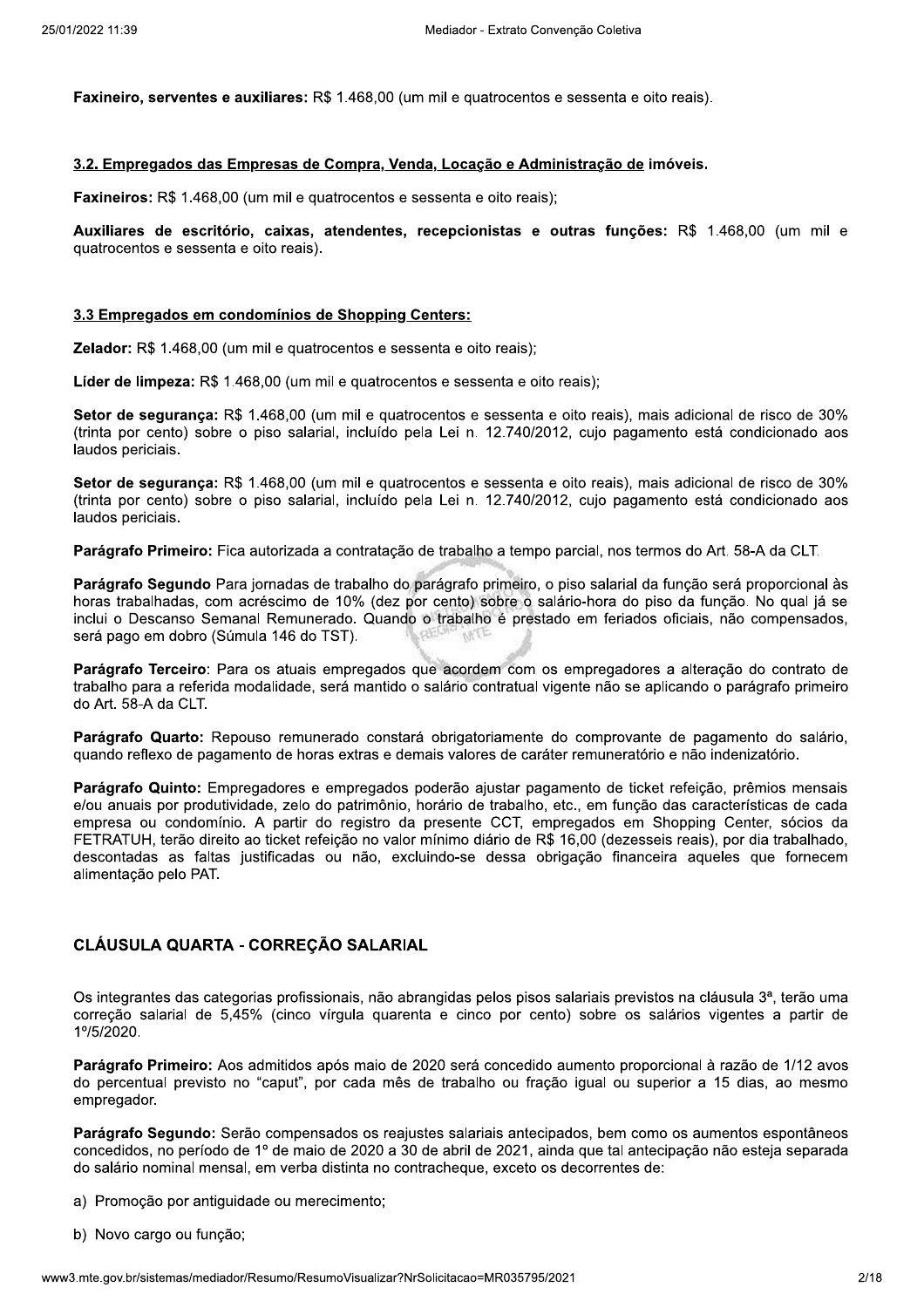- c) Equiparação salarial determinada por sentença transitada em julgado;
- d) Implemento de idade:
- e) Término de aprendizagem.

# **PAGAMENTO DE SALÁRIO – FORMAS E PRAZOS**

#### **CLÁUSULA QUINTA - MORAS SALARIAIS**

O pagamento das remunerações devidas ao empregado, a qualquer título, deverá ser efetuado até o quinto dia útil do mês subsequente ao vencimento, em horário de serviço.

Parágrafo Primeiro - Em caso de mora no cumprimento da obrigação salarial, o empregador pagará a multa pecuniária no valor correspondente a um dia do valor do salário base, por cada dia de atraso, valor este reversível ao empregado prejudicado.

Parágrafo Segundo: Excetuando o primeiro dia útil previsto no caput desta cláusula, quando o empregador utilizar cheque ou depósito em conta corrente, deverá liberar o empregado no dia do pagamento, em horário bancário, pelo período máximo de 3 (três) horas, para sacar os valores devidos. Sendo o pagamento efetuado em espécie ou cheque, o empregado deverá assinar o recibo correspondente.

#### Outras normas referentes a salários, reajustes, pagamentos e critérios para cálculo.

## OUTRAS NORMAS REFERENTES A SALÁRIOS, REAJUSTES, PAGAMENTOS E **CRITÉRIOS PARA CÁLCULO**

#### **CLÁUSULA SEXTA - DISCRIMINATIVO DE PAGAMENTO**

O empregador fornecerá obrigatoriamente, aos seus empregados, comprovante dos pagamentos dos salários, contendo, além da identificação da empresa ou condomínio, discriminação de todas as verbas pagas e descontos efetuados, bem como valores recolhidos à conta vinculada do FGTS, independente da modalidade do pagamento.

#### **CLÁUSULA SÉTIMA - RENEGOCIAÇÃO**

No caso de mudanças na política econômica e/ou salarial por parte do Governo Federal que causem alterações nas cláusulas do presente termo, as partes reunir-se-ão para o estudo de eventuais renegociações.

#### **CLÁUSULA OITAVA - QUINQUÊNIO**

A cada período de 5 (cinco) anos de trabalho ininterruptos na mesma empresa ou condomínio, contados da sua admissão, o empregado terá direito ao recebimento de um adicional mensal em percentual acumulável de 5% (cinco por cento) sobre seu salário base mensal, valor este que deverá participar das médias e horas extras.

# **GRATIFICAÇÕES, ADICIONAIS, AUXÍLIOS E OUTROS OUTROS ADICIONAIS**

#### **CLÁUSULA NONA - QUEBRA DE CAIXA**

Os empregadores remunerarão os empregados que exercerem a função de caixa com um prêmio mensal equivalente a 10% (dez por cento) do salário base, a título de quebra de caixa, ficando o empregado responsável pelas diferenças que ocorrerem.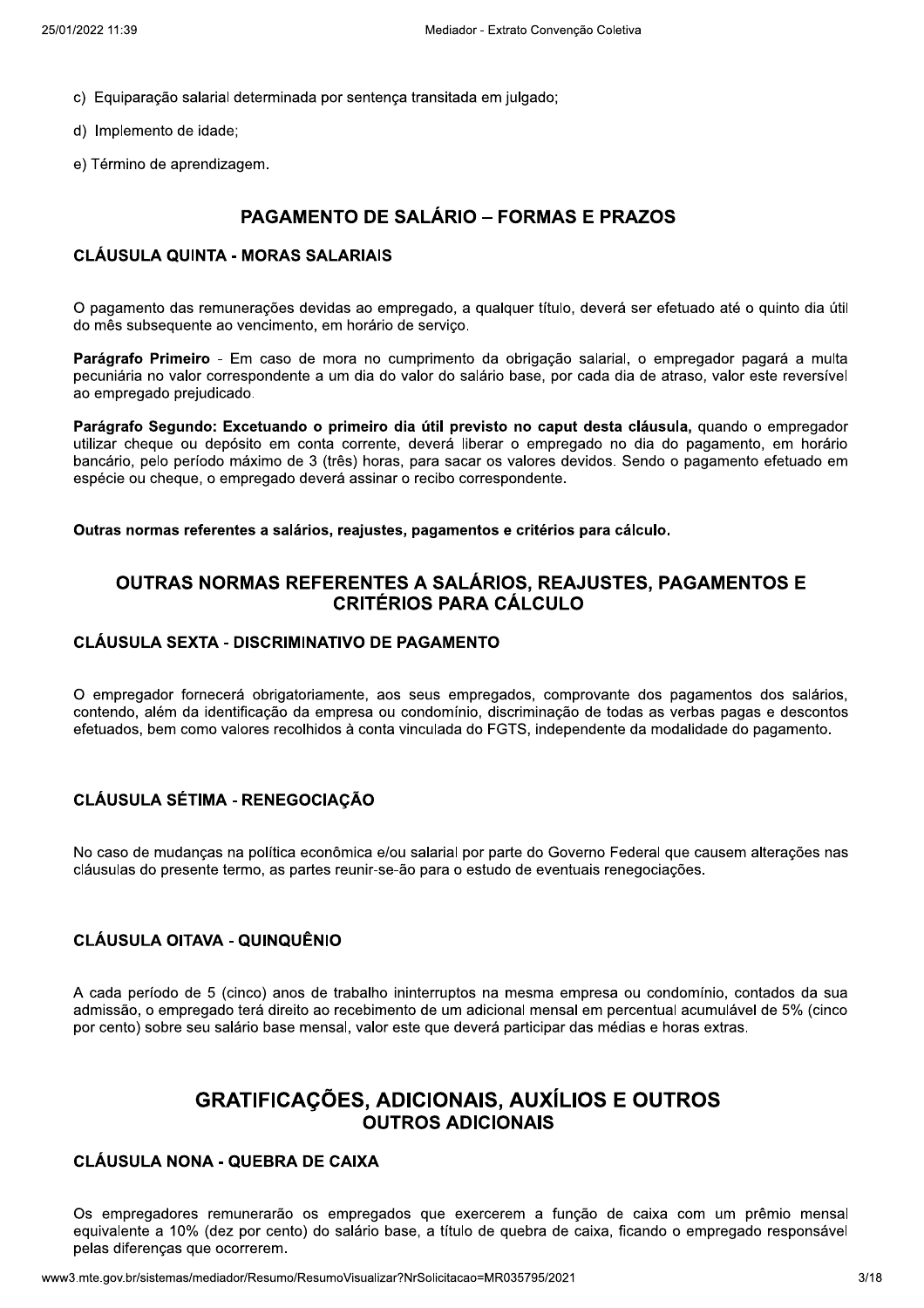Parágrafo Primeiro: Para fins de imputação da responsabilidade do empregado, mencionada no caput do presente. a conferência de caixa, deverá ser realizada na sua presenca, dentro de seu turno de trabalho e com testemunhas,

Parágrafo Segundo: Não haverá desconto, na remuneração do empregado, de importâncias correspondentes a cheques sem fundos recebidos, desde que cumpridas às normas requlamentares previamente estabelecidas pelo empregador, por escrito.

# **PRÊMIOS**

#### **CLÁUSULA DÉCIMA - PRÊMIO**

A partir do vigésimo quarto mês da contratação, no mês de aniversário do trabalhador, o mesmo terá direito a receber uma bonificação de 5% (cinco por cento) de seu salário base. O empregador ficará desobrigado da referida bonificação se no período dos últimos 12 meses houver falta injustificada, suspensão ou afastamento superior a 6 meses, exceto nos casos de acidente de trabalho.

# **AUXÍLIO HABITAÇÃO**

## CLÁUSULA DÉCIMA PRIMEIRA - SALÁRIO HABITAÇÃO

Fica assegurado ao empregado residente em dependências do empregador, qualquer que seja sua função, a percepção do salário habitação, correspondente a 24% (vinte e quatro por cento) do salário base.

Parágrafo Primeiro: Para os empregados que tiverem direito ao salário habitação, deverá este constar destacadamente na folha de pagamento e respectivo recibo de salário, tanto na coluna de crédito, quanto na coluna de débito, ficando certo, que, tanto o salário nominal quanto o salário habitação, servirão de base para os descontos e recolhimentos dos encargos sociais.

Parágrafo Segundo: O salário habitação será lançado somente a crédito, sobre aviso prévio quando indenizado, para cálculos de férias vencidas e proporcionais. Havendo desocupação do imóvel no decorrer do ano, os reflexos serão pagos proporcionalmente aos meses da ocupação do imóvel.

Parágrafo Terceiro: A desocupação da dependência do empregador em que reside o empregado, no caso de rescisão contratual, deverá se dar até o décimo dia útil, (não incluído o sábado como dia útil), após o pagamento das verbas rescisórias.

Parágrafo Quarto: O empregado que deixar de cumprir o prazo da desocupação da dependência do empregador em que residir, será multado com a importância equivalente a 1/30 (um trinta avos) do salário que vinha percebendo do empregador, por dia que permanecer no imóvel. O valor acima guando cobrado reverterá para o empregador prejudicado.

Parágrafo Quinto: "Penalidades para herdeiros" Fica estipulado o prazo de 10 dias úteis do recebimento das verbas rescisórias, ou consignação da rescisão judicialmente, para herdeiros, sem vínculo empregatício, de fazer a entrega das chaves do imóvel cedido para habitação do funcionário falecido. Ao término desse prazo inicia-se uma multa equivalente a 1/30 (um trinta avos) diários do salário daquele que foi beneficiado, até a desocupação do imóvel em que reside, sendo a mesma revertida à empresa prejudicada, (empregador).

Parágrafo Sexto: Para empregados residentes em dependências do empregador, que residirem há um ano ou mais, quando o afastamento do servico, por suspensão ou interrupção do contrato do trabalho for superior a 180 (Cento e oitenta) dias corridos, decorrido 60 (sessenta) dias, a contar do primeiro dia de seu afastamento, o empregador poderá reguerer a residência para o seu substituto até o seu retorno. O empregador deverá formalizar por escrito o pedido do apartamento, dando um prazo ao empregado de no mínimo 30 (trinta) dias, contados a partir da entrega do pedido. E para residentes a menos de um ano, que tiver afastamento superior a 180 (cento e oitenta) dias corridos, o empregador poderá solicitar o apartamento logo que tiver conhecimento do benefício, devendo formalizar por escrito o pedido do apartamento, dando um prazo ao empregado de no mínimo 30 (trinta) dias para a desocupação até o seu retorno.

Parágrafo Sétimo: O empregado que reside em dependência do empregador, não poderá permitir que dependentes seus, não funcionários do condomínio, prestem servicos de qualquer natureza ao mesmo, a qualquer pretexto, sujeitando-se no caso de desobediência a essa cláusula à dispensa por justa causa.

Parágrafo Oitavo: A moradia cedida pelo empregador ao funcionário durante o contrato de trabalho destina-se exclusivamente ao uso do mesmo, seu cônjuge, companheira (o) e filhos declarados no ato da admissão e os que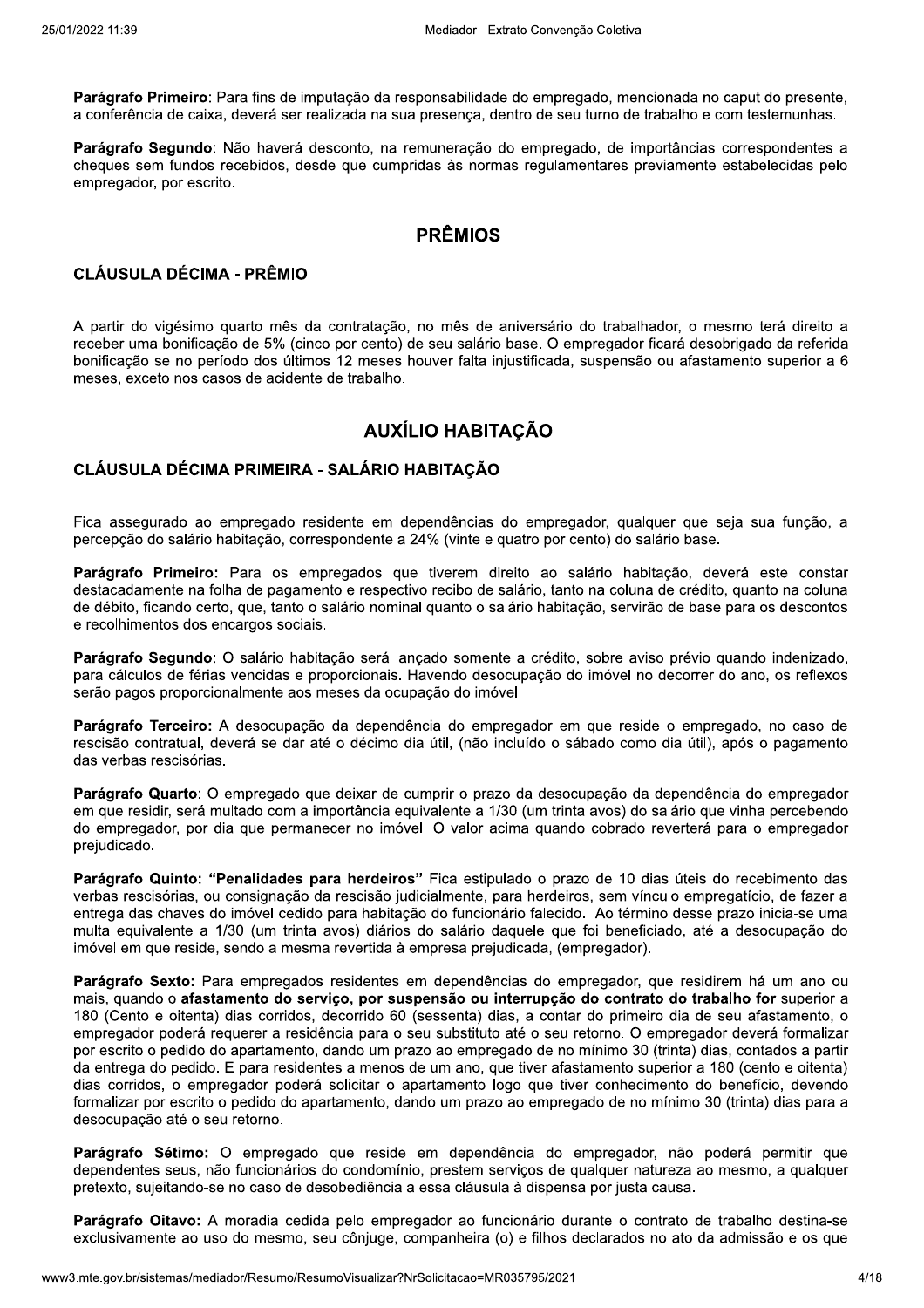advirem posteriormente da relação conjugal.

Parágrafo Nono: No caso do apartamento destinado a residência do empregado possuir medidores individuais para o consumo de energia, gás e água, o mesmo pagará o consumo excedente à 150 KW/mês, para a energia, 6,00m3, para o gás e 10,00 m3, para água, mediante desconto em folha

Parágrafo Décimo: a taxa de lixo das áreas comuns do prédio será de responsabilidade do condomínio.

## **AUXÍLIO TRANSPORTE**

#### **CLÁUSULA DÉCIMA SEGUNDA - VALE TRANSPORTE**

Os empregadores ficam obrigados à concessão do vale transporte, na forma da Lei n. 7.418 de 1985.

#### **SEGURO DE VIDA**

#### **CLÁUSULA DÉCIMA TERCEIRA - SEGURO DE VIDA**

A partir do registro da presente CCT, os empregadores ficam obrigados contratar seguro de vida para seus funcionários nos seguintes termos:

| Evento      | Morte do  | Invalidez     | Pagamento    | Invalidez  | Auxilio  |
|-------------|-----------|---------------|--------------|------------|----------|
|             | titular   | permanente    | antecipado   | funcional  | funeral  |
|             |           | por acidente  | especial por | permanente |          |
|             |           | (total ou     | consequência | por doença |          |
|             |           | parcial) do   | de doença    | do titular |          |
|             |           | titular (IPA) | profissional | (IFPD)     |          |
|             |           |               | (PAED)       |            |          |
| Limite de   | 100%      | Até 100%      | 100%         | 100%       | 100%     |
| indenização |           |               |              |            |          |
| Valor da    | Até       | Até           | Até          | Até        | Até      |
| indenização | 15.000,00 |               |              |            |          |
|             |           | 15.000,00     | 15.000,00,   | 15.000,00  | 3.000,00 |

a) Os empregadores que contratarem empregados novos terão o prazo de quinze (15) dias da admissão para incluílos nas apólices:

b) O empregador responderá pela indenização especificada se não realizar o seguro conforme a mesma;

c) O seguro será contratado para os funcionários em plena atividade laboral em apólice distinta do da edificação;

d) Os empregadores estarão liberados da contratação do seguro quando incidirem as restrições imposta pela SUSEP, inclusive limitação de idade, suspensão ou interrupção do contrato de trabalho etc.;

e) Quando o empregador, por motivos legais, estiver impossibilitado de contratar o referido seguro, deverá comunicar o empregado formalmente da situação. Ciente o empregado, o mesmo terá o prazo de 15 dias para contratar o seguro na forma e valores estipulados no caput, em seu nome, e apresentar a apólice ao empregador que deverá ressarcir o valor do prêmio;

f) As coberturas IFPD e PAED são consideradas antecipação da cobertura básica para morte. No caso de IFPD e PAED para efeito de indenização será considerada a cobertura que ocorrer primeiro, sendo excluída automaticamente a outra remanescente. Após o recebimento de 100% (cem por cento) desta indenização o segurado será excluído do grupo, não cabendo o direito de nenhuma outra indenização futura; e

g) A contratação de invalidez permanente por acidente (IPA) será devida somente na renovação dos contratos que vencerem após 31 de agosto de 2021.

# **CONTRATO DE TRABALHO - ADMISSÃO, DEMISSÃO, MODALIDADES**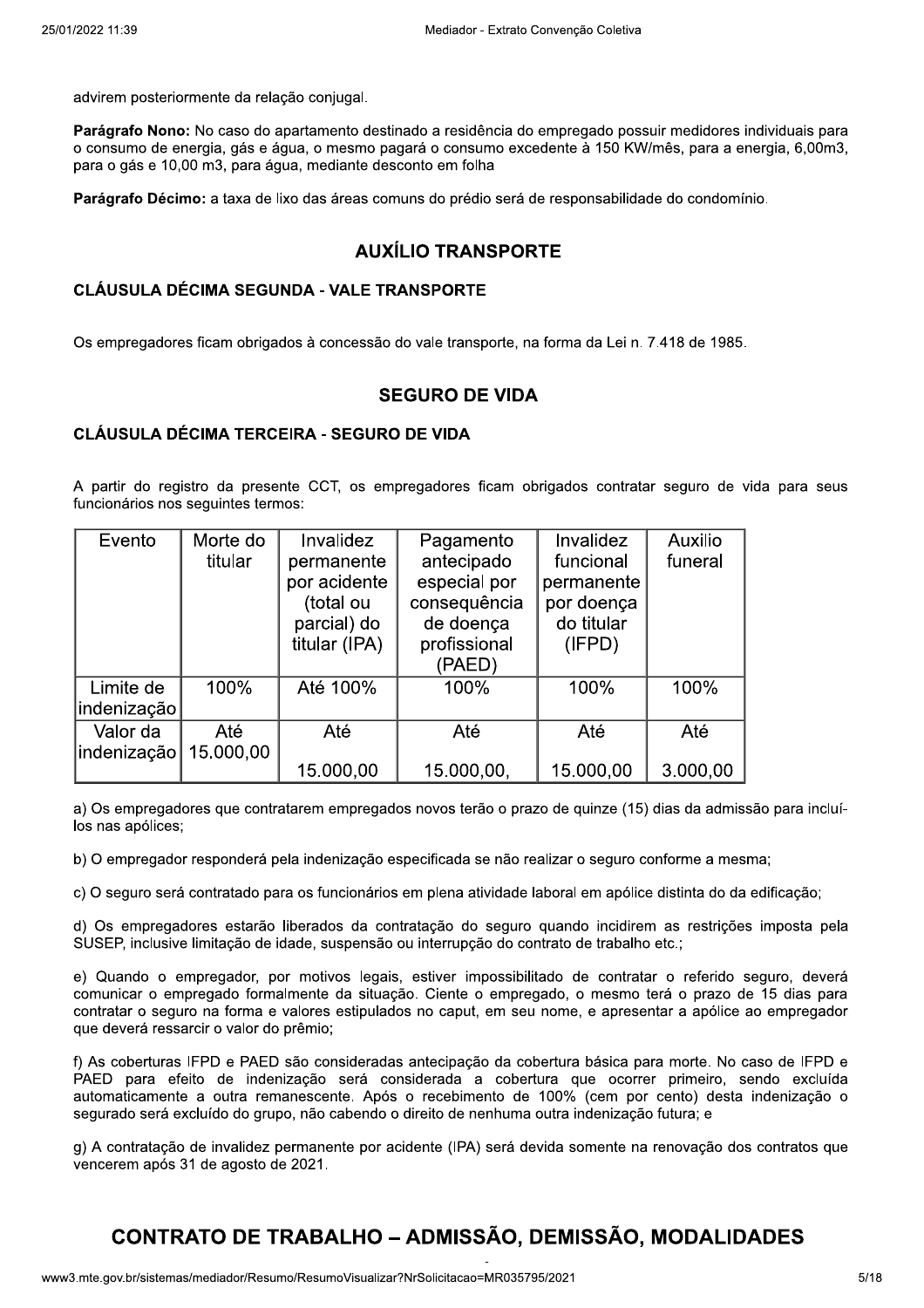# **AVISO PRÉVIO**

## **CLÁUSULA DÉCIMA QUARTA - DISPENSA DO AVISO PRÉVIO**

Quando o aviso prévio partir do empregado, o aviso será de 30 (trinta) dias e o empregado terá a opção de dispensa do mesmo, desde que comunique ao empregador com antecedência mínima de 10 (dez) dias da data de saída, ficando neste caso o pagamento do aviso devido somente com relação aos dias trabalhados durante o mesmo. Se não houver a comunicação ou o trabalho efetivo nesses 10 dias, seja falta ou apresentação de atestados, o empregador poderá descontar os dias de falta e o período não cumprido do aviso, do saldo 30 dias. Quando partir do empregador, o empregado poderá pedir dispensa de imediato, atendida as demais exigências legais, pagando-se tão somente os dias trabalhados.

Parágrafo Primeiro: O empregado que optar pela dispensa do aviso prévio acima, deverá comunicar a empresa, e a mesma formalizar através de documento, a data do pedido da dispensa, podendo ser anotado no próprio aviso com protocolo para o empregado e empregador.

Parágrafo Segundo: Em se tratando de aviso prévio concedido pelo empregado ou pelo empregador, qualquer que seja a forma do mesmo, ambos deverão fazer constar o dia e a hora da entrega do recebimento do mesmo. Deverão também constar horário e local em que será efetuada a homologação de rescisão de contrato de trabalho.

Parágrafo Terceiro: Para que surtam os efeitos legais na cláusula acima, o prazo do aviso prévio se inicia no dia imediatamente posterior ao da comunicação do mesmo.

Parágrafo Quarto: Independentemente da causa, fica facultado ao empregador efetuar o pagamento das verbas rescisórias em até 10 (dez) dias após o prazo estabelecido já pactuado para o termino do aviso prévio integral.

Parágrafo Quinto: Para os empregados residentes em dependência do empregador, quando da presenca do aviso prévio, ficarão os mesmos dispensados do seu cumprimento a partir da entrega das chaves do imóvel em que residirem, sem prejuízo de salário e aviso prévio, (observando o artigo 477 da CLT para a rescisão).

## OUTRAS NORMAS REFERENTES A ADMISSÃO, DEMISSÃO E MODALIDADES DE **CONTRATAÇÃO**

#### CLÁUSULA DÉCIMA QUINTA - ASSISTÊNCIA SINDICAL NAS RESCISÕES CONTRATUAIS

As rescisões de contrato de trabalho serão realizadas na forma do art. 477, da CLT.

## **CLÁUSULA DÉCIMA SEXTA - CONTRATO DE TRABALHO**

Os empregadores poderão efetivar com seus empegados contrato de trabalho e, com anuência deles, disponibilizálos ao sindicato profissional até 30 (trinta) dias após a contratação, ou somente anotar nas carteiras profissionais a função efetivamente a ser exercida, o respectivo salário, horário de trabalho e modalidade de pagamento. Os empregadores ficam obrigados ao fornecimento do pertinente recibo contra a entrega de qualquer documento referente ao contrato laboral por parte do empregado.

# RELAÇÕES DE TRABALHO - CONDIÇÕES DE TRABALHO, NORMAS DE **PESSOAL E ESTABILIDADES ATRIBUICÕES DA FUNÇÃO/DESVIO DE FUNÇÃO**

#### CLÁUSULA DÉCIMA SÉTIMA - ESTATUTO NORMATIVO DOS EMPREGADOS EM EDIFÍCIOS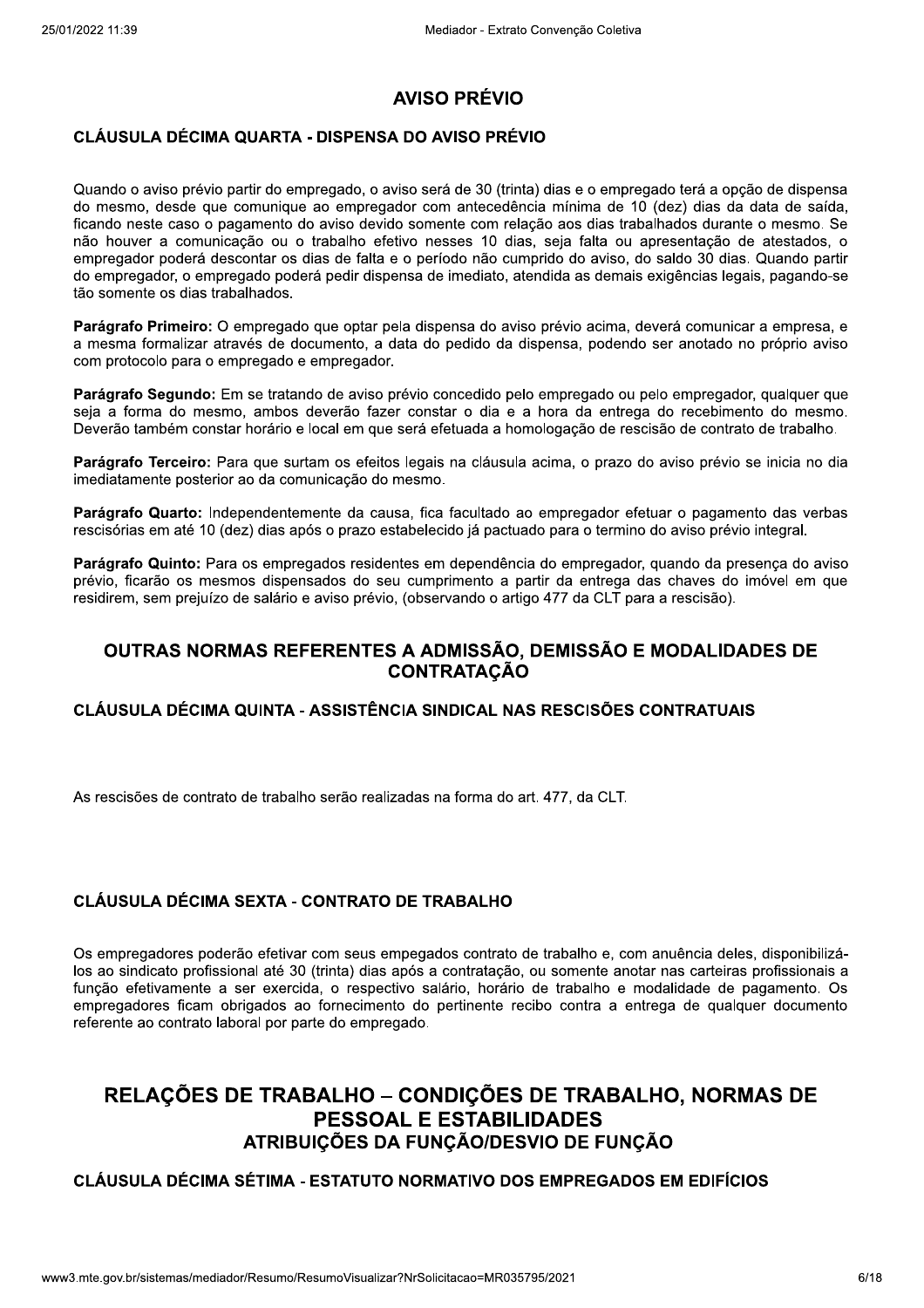Os empregadores e os empregados obrigam-se a adotar, respeitar e fazer cumprir as disposições contidas no estatuto normativo dos empregados de edifícios e condomínios, o qual é parte integrante da presente convenção, Anexo L

#### **NORMAS DISCIPLINARES**

#### **CLÁUSULA DÉCIMA OITAVA - ATIVIDADES PARALELAS**

Fica terminantemente proibida aos funcionários de edifícios residenciais, comerciais e mistos, a intermediação em locação, compra e venda de unidade do prédio. A não obediência à presente determinação se configurará em motivo para demissão por justa causa. A prestação de serviços a terceiros, em unidades privativas, do prédio, fora do expediente, exime o empregador de qualquer ônus eventualmente decorrente desta atividade.

#### **ESTABILIDADE SERVICO MILITAR**

#### CLÁUSULA DÉCIMA NONA - ESTABILIDADE DO ALISTANDO

Será garantido o emprego ao trabalhador desde o alistamento para a prestação de servicos militar obrigatório, caso não seja dispensado, até 60 (sessenta) dias após sua desincorporação, ressalvada a dispensa por motivo disciplinar.

#### ESTABILIDADE ACIDENTADOS/PORTADORES DOENCA PROFISSIONAL

#### CLÁUSULA VIGÉSIMA - ESTABILIDADE DO EMPREGADO SOB AUXÍLIO DOENCA E ACIDENTE DO **TRABALHO**

Fica assegurada a estabilidade ao empregado com mais de 12 (doze) meses de contratação antes do afastamento, que retornar da previdência social sob auxílio doença, por 30 (trinta) dias, desde que o afastamento tenha sido superior a 30 (trinta) dias. Já o acidente de trabalho não tem carência e a estabilidade é de 1 (um) ano ao empregado que retornar do auxílio, conforme Lei n. 8.213/91, art. 118 e Súmula 378 do TST.

Parágrafo Único: O atestado médico deverá ser entregue ao empregador em até 24 (vinte e guatro) horas do fato gerador, cujo documento poderá ser encaminhado por meios digitais, entregando-se o original no dia do retorno ao trabalho.

#### **ESTABILIDADE APOSENTADORIA**

## CLÁUSULA VIGÉSIMA PRIMEIRA - ESTABILIDADE NA PRÉ-APOSENTADORIA

Fica assegurado ao empregado que mantenha contrato de trabalho com o mesmo empregador pelo prazo de 5 (cinco) anos ou mais, ininterruptos, estabilidade provisória durante os 24 (vinte e quatro) meses anteriores a implementação da carência necessária à obtenção da aposentadoria, não incluídos nesse período o prazo de aviso prévio.

Parágrafo Primeiro: O funcionário que se enguadrar dentro destes dois requisitos acima citados, terá o prazo de 30 (trinta dias) contados a partir do momento em que for questionado ou que a empresa comunicar a intenção de dispensa, para apresentar à empresa, certidão expedida pela previdência social, para que possa ter a garantia do emprego. Se o aviso for indenizado, o prazo será reduzido em 10 (dez) dias, mesmo que o funcionário ainda não tenha em mãos a certidão, deverá comunicar a empresa.

Parágrafo Segundo: A concessão prevista nesta cláusula ocorrerá uma única vez, não se aplicando na hipótese de dispensa por justa causa ou pedido de demissão.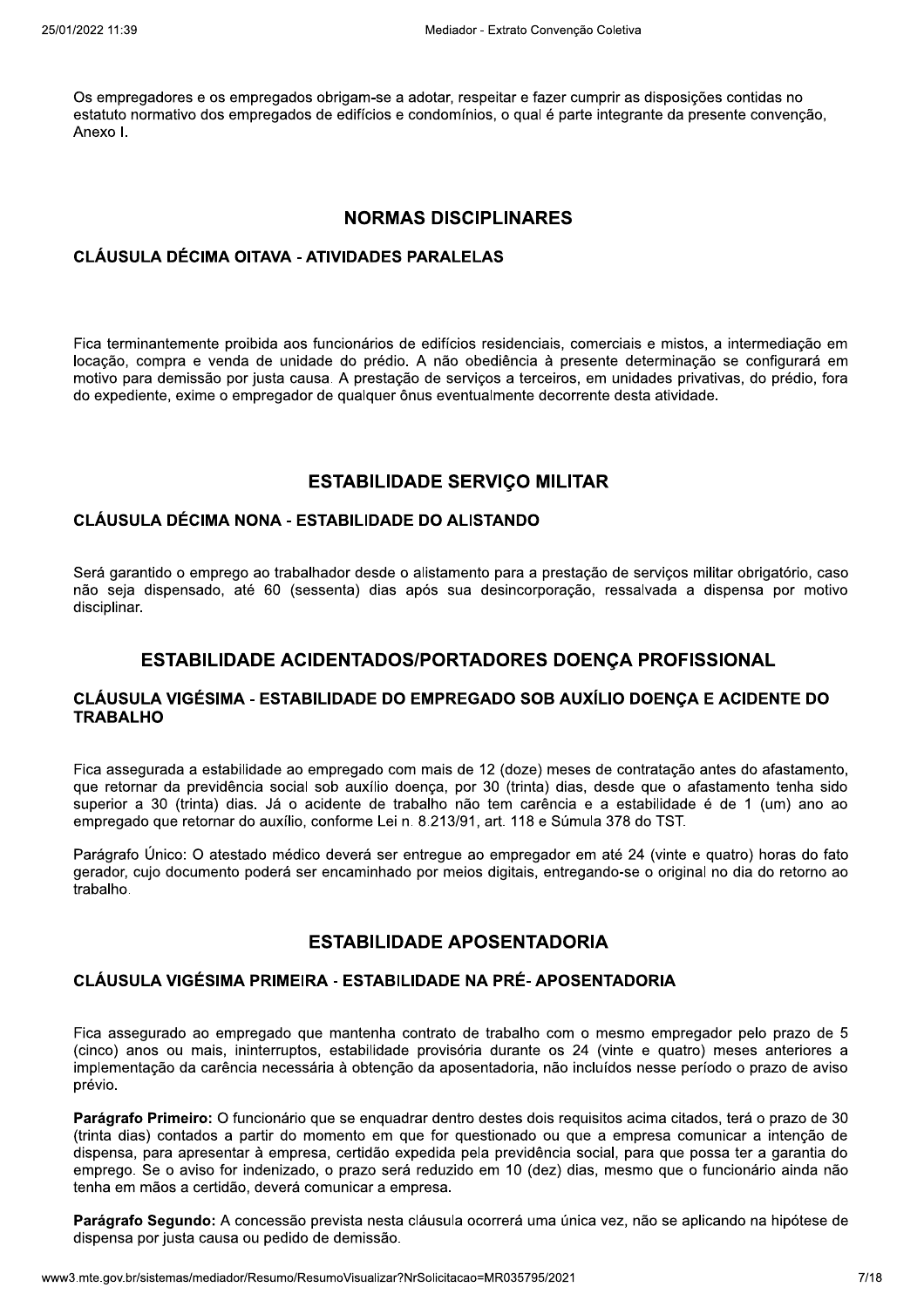# OUTRAS NORMAS REFERENTES A CONDIÇÕES PARA O EXERCÍCIO DO TRABALHO

#### CLÁUSULA VIGÉSIMA SEGUNDA - EMPREGADO SUBSTITUTO

Enquanto perdurar a substituição, assim considerada aquela que não tenha caráter meramente eventual e valendo quando realizada por período igual ou superior a 20 (vinte) dias ininterruptos, o empregado substituto fará jus ao salário percebido pelo substituído, excluídas as vantagens de caráter pessoal. Não se caracteriza como substituição o trabalho realizado por um empregado nos períodos destinados a repouso, alimentação ou folga semanal de outro.

## **OUTRAS ESTABILIDADES**

#### CLÁUSULA VIGÉSIMA TERCEIRA - LICENCA PATERNIDADE, ADOCÃO E FALECIMENTO DE **FAMILIAR**

Ficam estabelecidos, que as licencas por paternidade, adocão, e falecimento de familiar serão concedidas nos termos do art. 473, incisos II a V, da CLT, iniciando-se no dia do fato gerador Qualquer alteração da legislação mais benéfica ao empregado, seguirá a lei.

## CLÁUSULA VIGÉSIMA QUARTA - ESTABILIDADE NO RETORNO DE FÉRIAS

Fica assegurada, a todos os empregados com mais de 24 (vinte e quatro) meses de contratação, estabilidade provisória no emprego, após o retorno de suas férias ou do recebimento do abono pecuniário (no caso de férias vendidas), por prazo igual ao período usufruído e abonado. Todavia, se for de interesse do empregado, desde que se manifeste expressamente no sindicato laboral, pode-se dispensar a referida estabilidade.

Parágrafo Único: É inválida a comunicação do aviso prévio na fluência de garantia de emprego e de férias. (IN STR nº 15, artigo 19).

# JORNADA DE TRABALHO - DURAÇÃO, DISTRIBUIÇÃO, CONTROLE, FALTAS **DURAÇÃO E HORÁRIO**

## **CLÁUSULA VIGÉSIMA QUINTA - HORAS EXTRAORDINÁRIAS**

A jornada normal de trabalho dos profissionais da categoria será de 44 (quarenta e quatro) horas semanais.

Parágrafo Primeiro: O trabalho excedente à carga horária estabelecida na presente convenção será pago com acréscimo de 60% (sessenta por cento) quando em dias normais e com acréscimo de 100% em folgas e feriados oficiais, independentemente da remuneração relativa ao repouso.

Parágrafo Segundo: O pagamento a que se refere o parágrafo anterior poderá ser pago em moeda corrente ou na forma de compensação, desde que essa última seja feita da seguinte forma:

Dias normais - exemplo: a cada 1h de trabalho equivale às 1h e36m de descanso.

Não devendo a compensação ser inferior a um dia de folga.

Folgas ou feriados oficiais - exemplo: a cada 1 hora de trabalho, equivalem 2 horas consecutivas de descanso.

Parágrafo terceiro: O empregador que optar pelo pagamento em moeda corrente deverá efetuá-lo até o quinto dia útil do mês subsequente. Aquele que optar pela forma de compensação de horas terá o prazo de 30 dias sequintes ao fato gerador, não podendo a referida compensação ser inferior a um dia.

## **INTERVALOS PARA DESCANSO**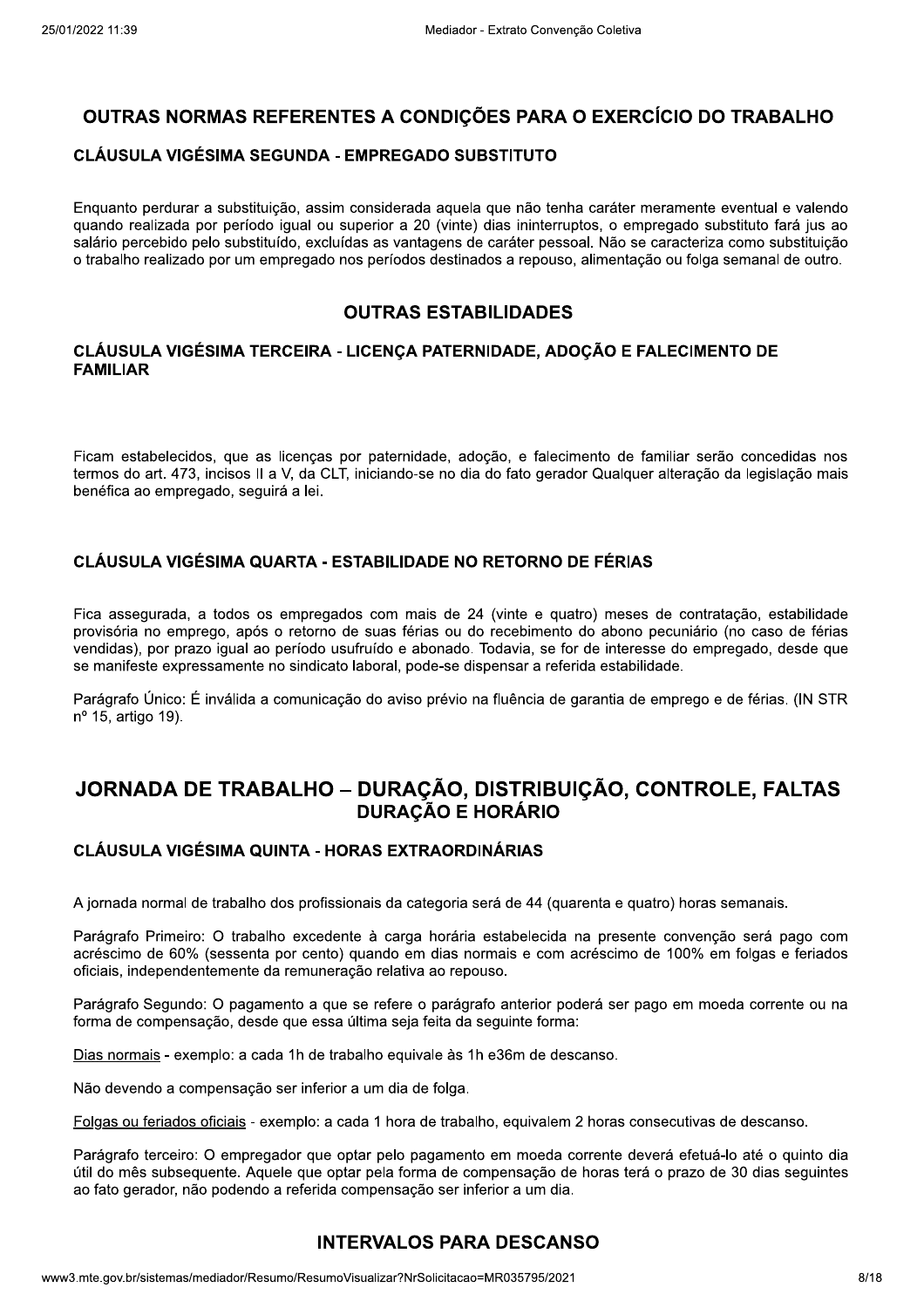#### **CLÁUSULA VIGÉSIMA SEXTA - INTERVALO PARA LANCHE**

Os intervalos para lanches serão computados como tempo de serviço na jornada de trabalho não devendo ultrapassar 15(quinze) minutos. (Respeitando o § 1º do Artigo 71 da CLT).

#### **CONTROLE DA JORNADA**

## CLÁUSULA VIGÉSIMA SÉTIMA - CONTROLE DO HORÁRIO DE TRABALHO

Para controle do horário do trabalho, deve-se seguir o disposto no art. 74, da CLT.

Parágrafo primeiro: Faculta-se a adoção do intervalo de 30 minutos para jornadas superiores a 6 (seis) horas.

Paragrafo segundo: ADEQUAÇÃO DA JORNADA DE TRABALHO: É permitido que os empregadores escolham os dias da semana (de segunda-feira a domingo) em que ocorrerão reduções da jornada de trabalho de seus empregados para adequá-la às 44 (quarenta e quatro) horas semanais, desde que respeitadas as condições a seguir:

 $a)$ A jornada deve ser fixa e previamente determinada na contratação e qualquer alteração deve respeitar o determinado em lei;

b) Uma folga integral semanal, na forma da lei;

 $\mathbf{c}$ ) Se ocorrer trabalho integral aos sábados, que não sejam objeto de compensação, deverá ser previsto uma folga semanal de 4 (quatro) horas.

## **FALTAS**

#### **CLÁUSULA VIGÉSIMA OITAVA - ABONO DE FALTA AO TRABALHADOR POR** DOENCA/CONSULTA/EXAMES COMPLEMENTARES

Serão abonadas as faltas nas seguintes hipóteses:

a) A falta do empregado de até meio período no caso de consultas médicas comprovadas através de atestados médicos ou declarações de comparecimentos fornecidas por hospitais, pronto atendimentos e postos de saúde. desde que tenha assinatura de um responsável, data e horário dos atendimentos.

b) No caso dos exames complementares, o período de abono será conforme a prescrição médica que deverão ser comprovadas através de atestados médicos ou declarações de comparecimentos fornecidas por hospitais, pronto atendimentos e postos de saúde, desde que tenha assinatura de um responsável, data e horário dos atendimentos.

c) No dia em que o funcionário for agendar a sua consulta médica, o mesmo deverá entregar cópia do agendamento e/ou declaração de comparecimento para o abono das horas necessárias para o agendamento. Devendo observar que serão abonadas apenas as horas necessárias para o agendamento.

d) No caso de declaração de comparecimento o funcionário deve retornar para cumprir o restante da jornada sob pena de aplicação das penalidades legais.

e) O atestado médico deverá ser entregue ao empregador em até 48 horas (quarenta e oito) do fato gerador, cujo documento poderá ser encaminhado por meio digital, entregando-se o original no dia do retorno ao trabalho.

O empregador deverá devolver ao funcionário a cópia do atestado ou declaração com a data e assinatura da pessoa responsável pelo recebimento.

## CLÁUSULA VIGÉSIMA NONA - ABONO DE FALTA AO TRABALHADOR POR DOENÇA DE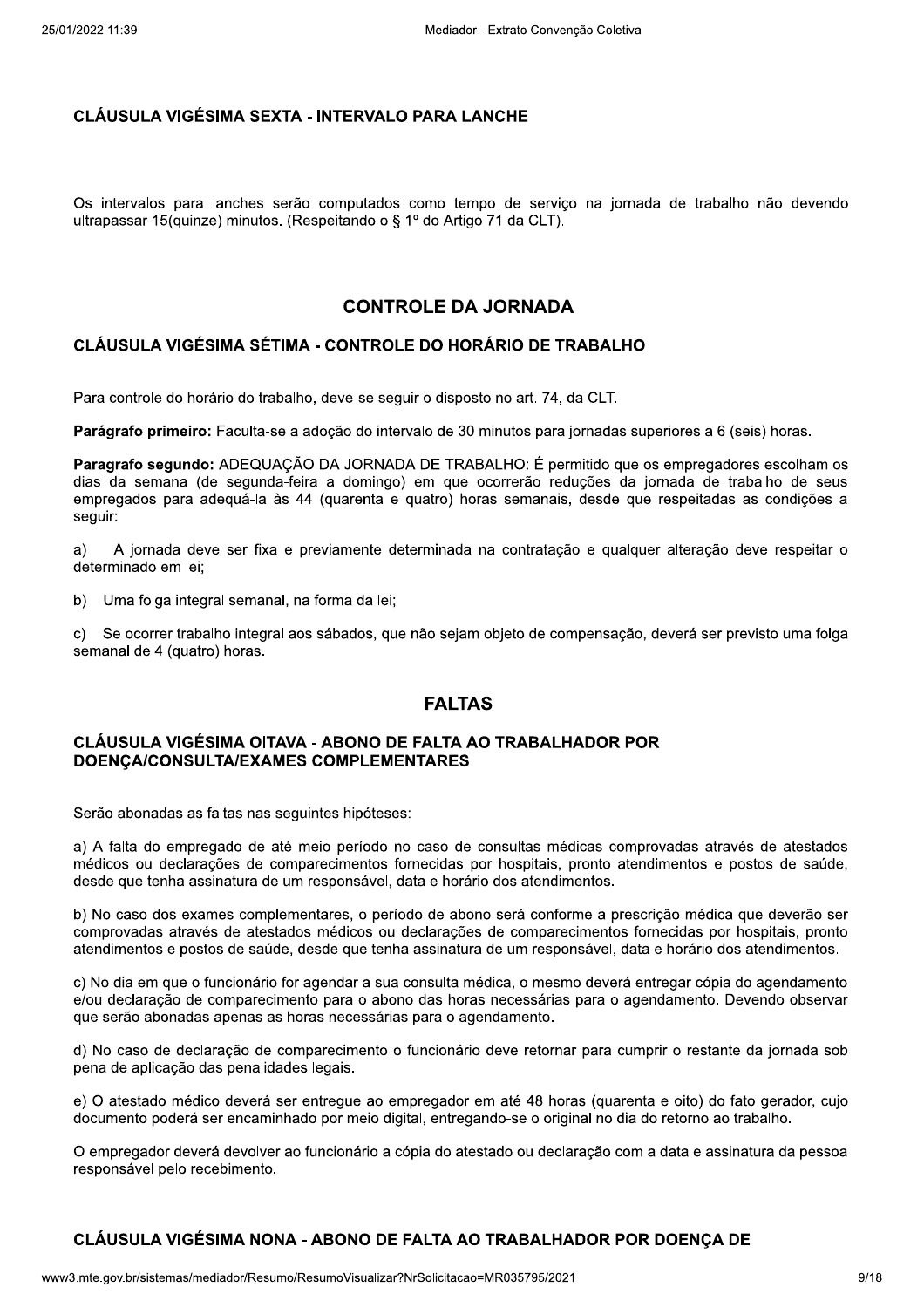#### **DEPENDENTE**

Serão abonadas as faltas nas seguintes hipóteses:

a) A falta de meio expediente do empregado no caso de consultas médicas de dependentes menores de 16 (dezesseis) anos ou inválidos, devendo haver a comunicação prévia e a comprovação da consulta em até 48 (quarenta e oito) horas após a falta, e o atestado médico dever estar em nome do dependente, o qual não será computado como auxílio doenca.

b) A falta de um dia integral para acompanhamento em internações hospitalares no dia da internação e da alta de menores de 16 (dezesseis) anos ou inválidos, devendo ser comunicado ao seu superior e comprovada através de atestado ou declaração em até 48 (quarenta e oito) horas após a falta, e o atestado médico dever estar em nome do dependente, o qual não será computado como auxílio doença.

c) O atestado médico deverá ser entregue ao empregador em até 48 horas (guarenta e oito) do fato gerador, cujo documento poderá ser encaminhado por meio digital, entregando-se o original no dia do retorno ao trabalho.

Parágrafo Primeiro: Quando mais de um empregado da mesma empresa for responsável legal pelo dependente mencionado no "caput" desta cláusula, somente a um deles se estenderá o benefício.

Parágrafo Segundo: Aos trabalhadores da escala de 12X36, o período abonado será de 6 horas.

#### CLÁUSULA TRIGÉSIMA - ABONO DE FALTA AO EMPREGADO ESTUDANTE OU VESTIBULANDO

Será abonada a falta do empregado estudante ou vestibulando, nos horários de exames regulares ou vestibulares, quando coincidentes com o horário de trabalho, desde que realizados em estabelecimentos oficiais de ensino ou legalmente autorizados, condicionada ao aviso prévio de 72(setenta e duas) horas e comprovação posterior da participação.

# OUTRAS DISPOSIÇÕES SOBRE JORNADA

#### **CLÁUSULA TRIGÉSIMA PRIMEIRA - JORNADA ESPECIAL 12 X 36 HORAS**

Fica facultado aos condomínios e as empresas contratarem profissionais estabelecendo jornada de 12 (doze) horas de trabalho com 36 (trinta e seis) horas de descanso, qualquer que seja a função, devendo ser respeitado o piso mínimo profissional fixado nesta convenção.

Parágrafo Primeiro: Para o efeito da cláusula acima fixa-se em 180 (cento e oitenta) horas a carga horária mensal. já abrangidos nesta modalidade os pagamentos devidos pelo descanso semanal remunerado. Nos meses em que houver em função da escala 12X36, 16 dias de trabalho, às 12 horas excedentes ao limite de 180 horas, não serão objeto de remuneração suplementar.

Paragrafo Segundo: Em relação aos pagamentos devidos serão observadas as seguintes rubricas/verbas:

#### a) 12 x 36 Diurnos

a.1) Salário base

a.2) Indenização de uma hora com acréscimo de 60%, a título de intervalo intrajornada por dia de trabalho, devido apenas nos dias em que houver supressão do referido intervalo (Art 71 § 4º da CLT);

a.3) Quando houver trabalhado em dias de feriados oficiais (nacional ou municipal), excluídos os pontos facultativos, paga-se acréscimo de 100% das horas trabalhadas

- b)  $12 \times 36$  Noturnos
- b.1) Salário Base

b.2) Adicional noturno de 30% das horas trabalhadas entre as 22 horas de um dia e as 5 horas do dia seguinte;

b.3) Uma hora noturna reduzida por dia trabalhado com acréscimo de 30%;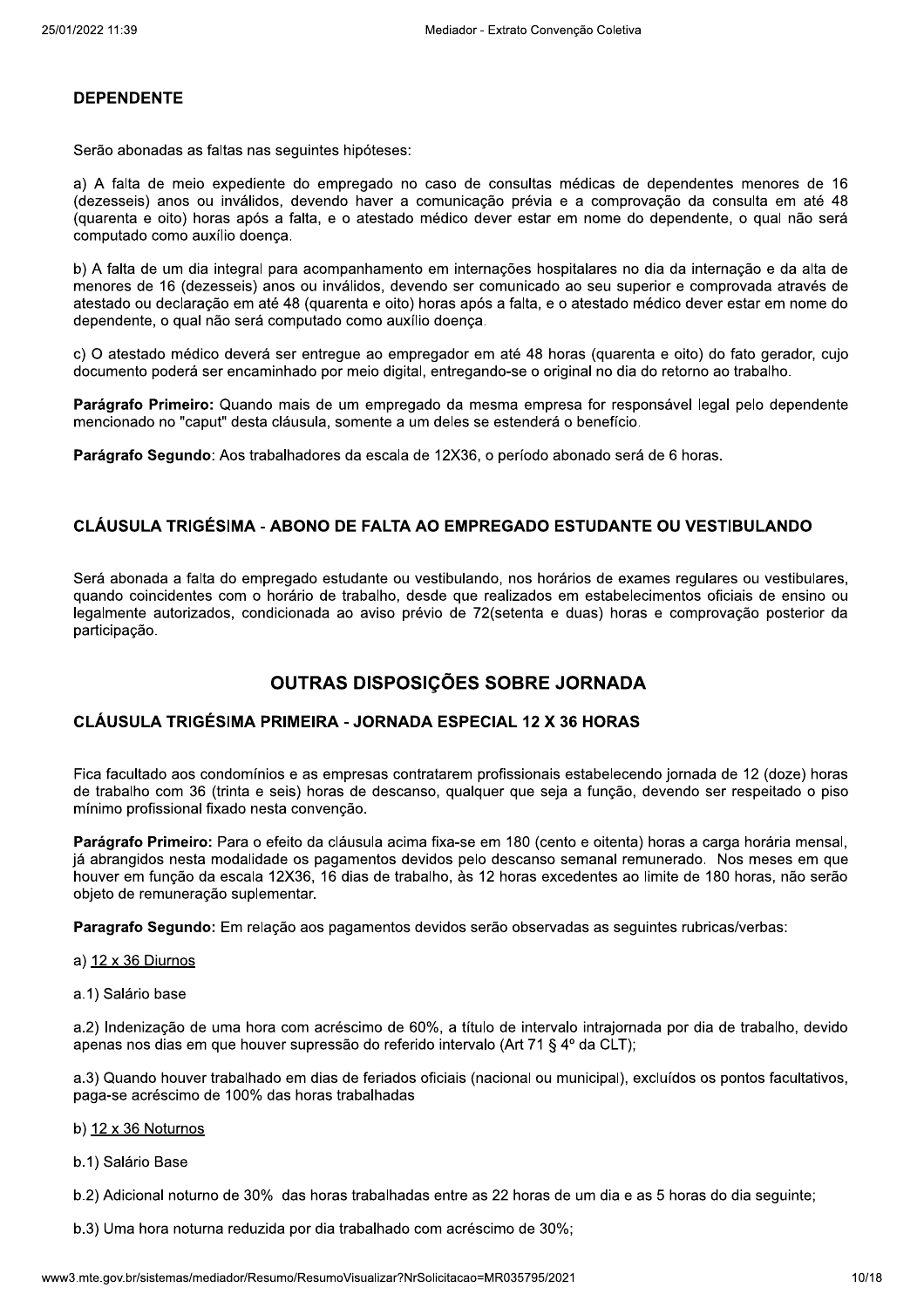b.4) Indenização de uma hora com acréscimo de 60%, a título de intervalo intraiornada por dia de trabalho, devido apenas nos dias em que houver supressão do referido intervalo (Art. 71 § 4º da CLT):

b.5) Quando houver trabalhado em dias de feriados oficiais (nacional ou municipal), excluídos os pontos facultativos, paga-se acréscimo de 100% das horas trabalhadas proporcionais ao dia calendário do referido feriado (considerado o início do feriado a 0:00 hora);

Parágrafo Terceiro: Com essa jornada de trabalho, fica terminantemente proibido o empregado prestar horas extras acima da décima segunda hora diária.

Paragrafo Quarto: Quando o intervalo refeição for concedido, este deverá ser realizado dentro da iornada de trabalho de 12 (doze) horas. O intervalo não servirá de redução para o artigo 73 da CLT (redução da hora noturna). No caso dos empregadores que disponham de refeitório e condições apropriadas, os funcionários preferencialmente deverão gozar o intervalo intraiornada estabelecido em lei, não fazendo nestes casos ius ao recebimento do adicional previsto a título de indenização.

Parágrafo Quinto: Quando o empregador indenizar o intervalo intrajornada na forma da Lei, poderá conceder dois períodos de pausa do posto de trabalho para os empregados, de no máximo 15 minutos cada, não podendo estas ser acumuladas em um único período, e nem consideradas para redução da jornada de trabalho. Nos referidos períodos de pausa, fica vedado ao empregado abandonar as dependências do empregador.

Parágrafo Sexto: O empregado que faltar na sua jornada de trabalho perderá a remuneração relativa ao período da falta e mais 6 (seis) horas semanais, independente do número de faltas na semana. O desconto de faltas sobre os dias de férias dar-se-á na proporção do art. 130, da CLT, ou seia, a cada 12 horas será contado como 1 dia de falta.

Parágrafo Sétimo: A escala 12X36, quando executada em parte no período noturno e em parte no período diurno, não ensejará o pagamento de adicional noturno sobre as horas diurnas, por se tratar de jornada mista e não de prorrogação de jornada.

Parágrafo Oitavo: A mudança de jornada de trabalho da escala 12X36 para a de 44 horas semanais, ajustadas em comum acordo entre empregado/empregador, não ensejará a obrigatoriedade de gualquer aumento salarial, porém deverá ser homologado a alteração de contrato de trabalho na entidade sindical.

Parágrafo Nono: O início das férias deverá coincidir com o dia de trabalho, independente do dia da semana (sábados, domingos ou feriados), não se aplicando, portanto, a vedação do parágrafo 3º do artigo 134 da CLT.

#### **CLÁUSULA TRIGÉSIMA SEGUNDA - TRABALHO INTERMITENTE**

Nos termos dos artigos 443, 452-A e 611-A da CLT, as categorias representadas poderão celebrar contratados de trabalho intermitentes.

Parágrafo Primeiro: Serão válidos para fins de convocação ao trabalho quaisquer meios de comunicação que garantam a comprovação do recebimento da chamada pelo empregado como por materiais impressos e meios eletrônicos (whattsapp, e-mail etc).

Parágrafo Segundo: Do contrato de trabalho firmado farão constar as vantagens e benefícios acordados, como auxilio alimentação ou vale transporte, sempre determinados na razão de um para cada dia de trabalho, independente da quantidade de horas trabalhadas no dia. Seguro de vida prevista nesta CCT deverá ser contrato para funcionário intermitente, devendo ser mantido mensalmente independente do número de chamadas, até a extincão do contrato.

Parágrafo Terceiro: A determinação do pagamento de insalubridade ou periculosidade estará condicionada aos laudos técnicos de seguranca e saúde do trabalho, inclusive sua neutralização quando em uso do EPIs.

Parágrafo Quarto: Os pagamentos feitos ao final das chamadas poderão ser realizados com os demais contratados, seja de caráter intermitente ou não, de forma semanal, quinzenal ou mensal, conforme o contrato de trabalho estipular, admitidos os adiantamentos quando da opção pelo pagamento mensal, em que os mesmos serão devidamente compensados.

Parágrafo Quinto: Caso o empregado em relação a um empregador no período de um mês, receber remuneração inferior ao salário mínimo de contribuição para a previdência social (RGPS), caberá ao empregado o recolhimento complementar para garantia da qualidade de segurado e cumprimento das carências exigidas.

Parágrafo Sexto: Da remuneração estipulada em contrato de trabalho, as partes farão constar nos termos do contrato ou anexo a este, determinação dos valores a serem pagos ao trabalhador, proporcionais ao valor hora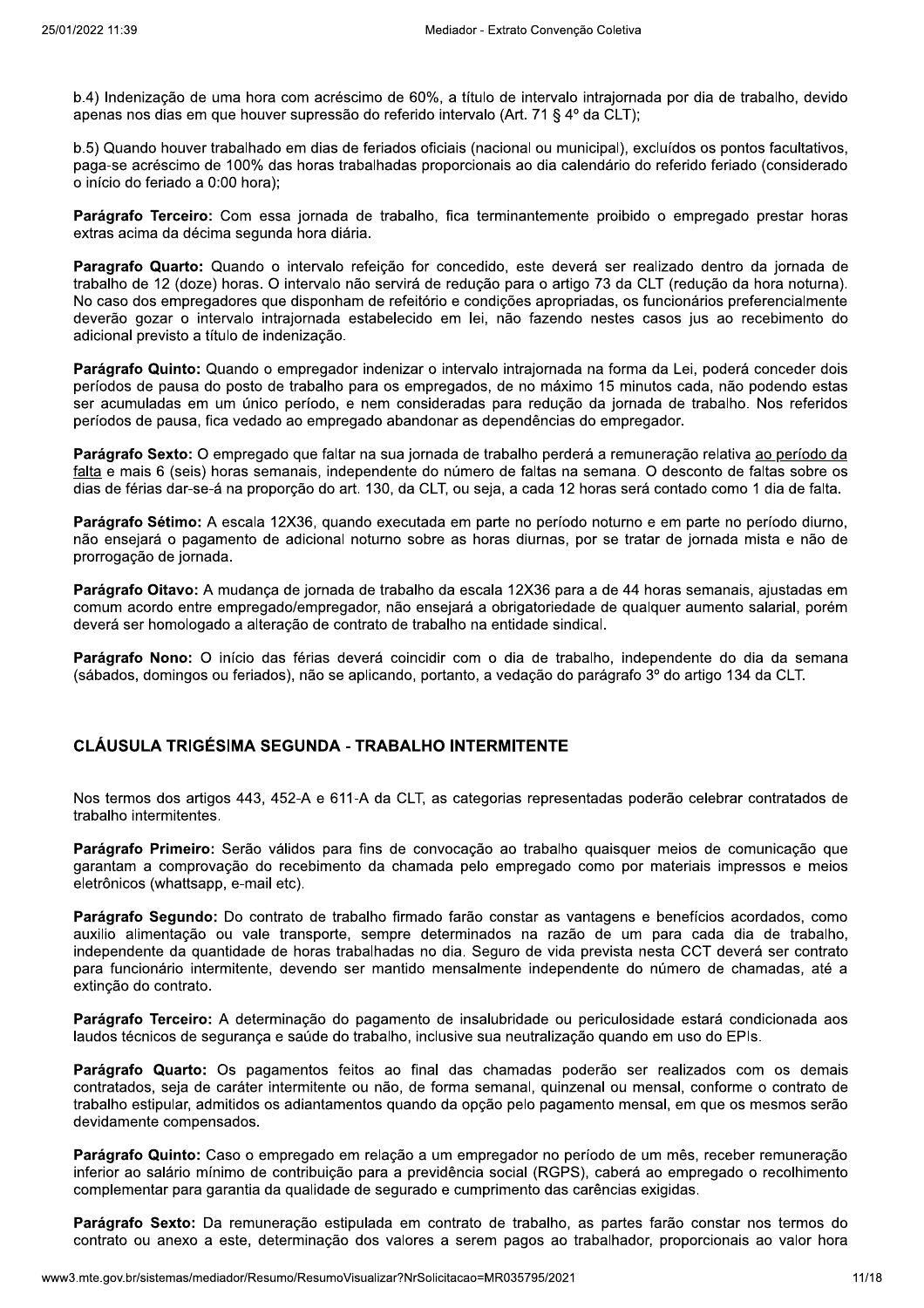pactuado, conforme modelo exemplificado abaixo:

| <b>NERBA</b>     | <b>% DO VALOR HORA</b> |
|------------------|------------------------|
| <b>FÉRIAS</b>    | $ 8,33\%$              |
| $1/3$ DAS FÉRIAS | 2.78%                  |
| 13° SALARIO      | $ 8,33\%$              |
| <b>DSR</b>       | 16,68%                 |

#### **CLÁUSULA TRIGÉSIMA TERCEIRA - LANCHE GRATUITO**

O empregador fornecerá gratuitamente lanche ao empregado, quando do trabalho extraordinário, por período superior a 2 (duas) horas diárias, em local com condições de higiene.

# **FÉRIAS E LICENÇAS** DURAÇÃO E CONCESSÃO DE FÉRIAS

#### **CLÁUSULA TRIGÉSIMA QUARTA - FÉRIAS**

Após cada período de 12(doze) meses de vigência do contrato de trabalho, o empregado terá direito a férias, nos termos dos artigos 130 a 138 da CLT.

## OUTRAS DISPOSIÇÕES SOBRE FÉRIAS E LICENÇAS

#### CLÁUSULA TRIGÉSIMA QUINTA - INÍCIO DO PERÍODO DE FÉRIAS

O inicio das férias coletivas ou individuais não poderá coincidir com dias de compensação de repouso semanal.

Parágrafo Primeiro: Quando marido, cônjuge ou companheiro (a), trabalharem na mesma empresa ou condomínio, deverá o empregador conceder férias a ambos de forma conjunta, respeitando o direito aquisitivo e necessidade do servico.

Parágrafo Segundo: Mediante concordância entre empregado e empregador, as férias poderão ser usufruídas em até três períodos, sendo que um deles não poderá ser inferior a quatorze dias corridos e os demais não poderão ser inferiores a cinco dias corridos cada um.

Parágrafo Terceiro: no caso de férias fracionadas, o pagamento se dará de forma fracionada, em até dois dias antes de cada período a ser gozado pelo empregado.

## **CLÁUSULA TRIGÉSIMA SEXTA - FÉRIAS PROPORCIONAIS**

O empregado que rescindir espontaneamente o seu contrato de trabalho, terá direito ao recebimento de férias proporcionais, à razão de 1/12 (um doze avos), da respectiva remuneração mensal, por mês completo ou por fração iqual ou superior a 15 (quinze) dias. (Súmula 261 do TST).

# SAÚDE E SEGURANCA DO TRABALHADOR **EQUIPAMENTOS DE SEGURANCA**

#### **CLÁUSULA TRIGÉSIMA SÉTIMA - SERVIÇOS PERIGOSOS**

Os servicos perigosos de qualquer natureza, determinados por laudos de segurança, somente poderão ser realizados por empregado capacitado e/ou empresas especializadas e com plenas condições de segurança e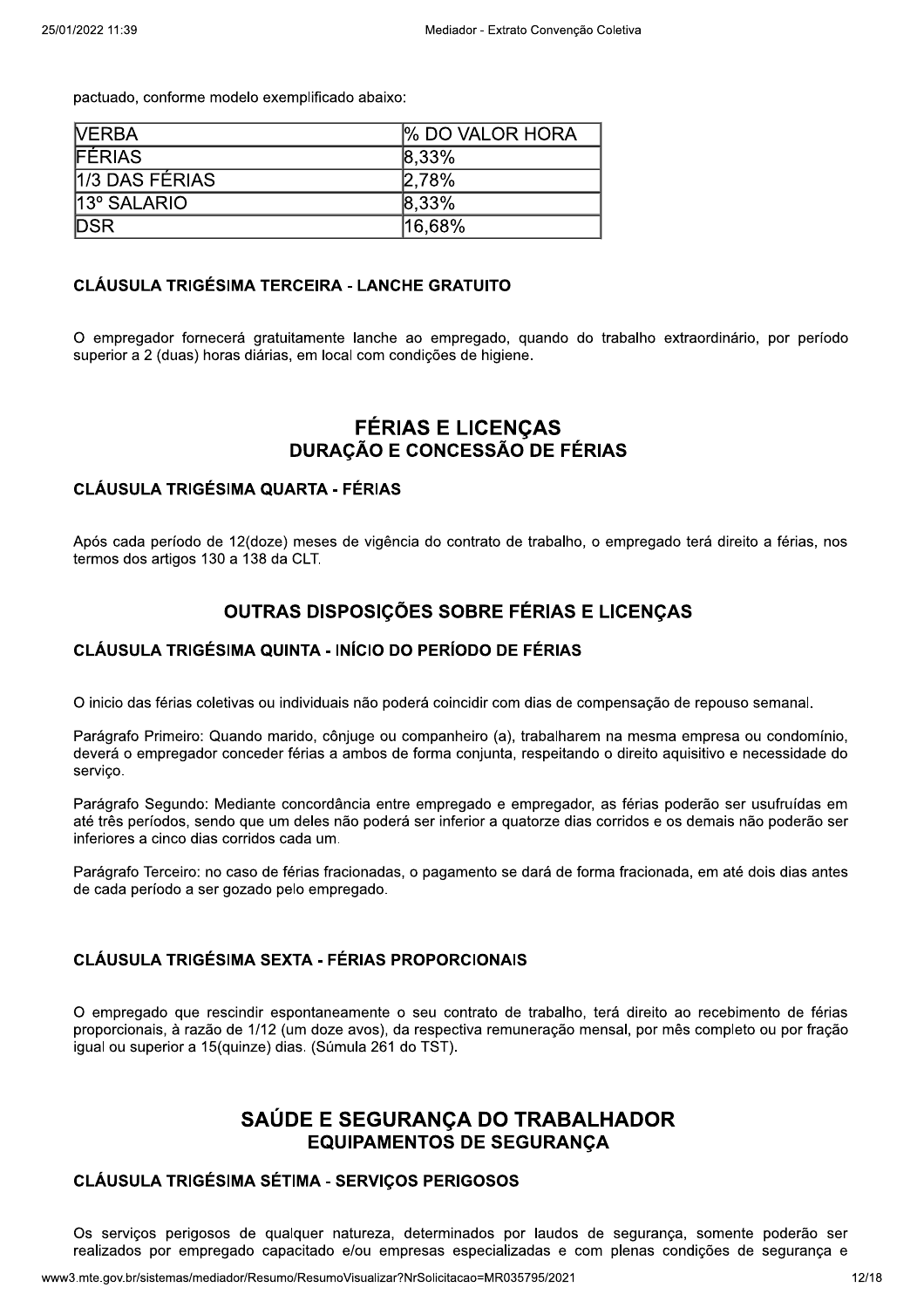eguipamentos de protecão individual.

# EQUIPAMENTOS DE PROTEÇÃO INDIVIDUAL

#### CLÁUSULA TRIGÉSIMA OITAVA - EQUIPAMENTOS DE PROTEÇÃO

O empregador fornecerá aos empregados mediante recibo, eguipamentos de proteção individual, atendendo normas EQUIPAME<br>
CLÁUSULA TRIGÉSIMA OITAVA - EQ<br>
O empregador fornecerá aos empregados<br>
do MTE e selo do INMETRO, sem nenhu<br>
termos da legislação em vigor.<br>
Parágrafo Único: Os equipamentos deve<br>
insalubres e/ou perigosas, sob pe udual.<br>
UIPAMENTOS DE PROTEÇÃO IND<br>
AVA - EQUIPAMENTOS DE PROTEÇÃO<br>
opregados mediante recibo, equipamentos de<br>
sem nenhum ônus para os mesmos, nas qu<br>
entos deverão ser obrigatoriamente utilizad<br>
ena de, constatado o não do MTE e selo do INMETRO, sem nenhum ônus para os mesmos, nas quantidades exigidas pela atividade, nos termos da legislação en CLÁUSULA TRIGÉSIMA OITAVA<br>O empregador fornecerá aos empreg<br>do MTE e selo do INMETRO, sem i<br>termos da legislação em vigor.<br>Parágrafo Único: Os equipamentos<br>insalubres e/ou perigosas, sob pena i<br>CLÁUSULA TRIGÉSIMA NONA -**GÉSIMA OITAVA - EQUIPAMENTOS DE**<br>necerá aos empregados mediante recibo, equ<br>dividir dividir de la provinción de la provinción de la provinción<br>Cos equipamentos deverão ser obrigatoriar<br>rigosas, sob pena de, constatado o n **DS DE PROTEÇÃO**<br>
ibo, equipamentos de proteção individual, ate<br>
a os mesmos, nas quantidades exigidas pela<br>
gatoriamente utilizados pelos empregados,<br>
ão atendimento a esta cláusula, demissão po<br> **FORME**<br>
regulamentar a e CLÁUSULA TRIGÉSIMA OITAVA - EQUIPAMENTOS DE PROTEÇÃO<br>O empregador fornecerá aos empregados mediante recibo, equipamentos de proteção individual, atendendo normas<br>do MTE e selo do INMETRO, sem nenhum ônus para os mesmos, na

quipamentos deverão ser obrigatoriamente utilizados pelos empregados, nas atividades insalubres e/ou perigosas, sob pena de, constatado o não atendimento a es

## UNIFORME

## **CLÁUSULA TRIGÉSIMA NONA - UNIFORME**

O empregador que exigir o uso do uniforme deverá regulamentar a exigência, definindo guantidades a serem pateriamiento a esta clausula, definissao por j $\blacksquare$ <br> **ORME**<br>
egulamentar a exigência, definindo quantidilidade pela conservação e devolução em ca<br>
pregador deverá firmar recibo com o empreg<br>
r outra alegação.<br> **ESTADOS M** entregues ao empregado. modalidade de uso, responsabilidade pela conservação e devolução em caso de res UNIFORME<br>
ME<br>
deverá regulamentar a exigência, definind<br>
responsabilidade pela conservação e devolug<br>
sula, o empregador deverá firmar recibo com<br>
e qualquer outra alegação.<br>
D DE ATESTADOS MÉDICOS ência, definindo quantidades a serem<br><sub>'aç</sub>ão e devolução em caso de rescisão<br>nar recibo com o empregado no ato da<br>**ICOS** UNIFORME<br>
CLÁUSULA TRIGÉSIMA NONA - UNIFORME<br>
O empregador que exigir o uso do uniforme deverá regulamentar a exigência, definindo quantidades a serem<br>
entregues ao empregado, modalidade de uso, responsabilidade pela conse CLÁUSULA TRIGÉSIM<br>
O empregador que exiginentregues ao empregado,<br>
de contrato de trabalho.<br>
Parágrafo Único: Para for<br>
entrega dos uniformes, so<br>
CLÁUSULA QUADRAC CLÁUSULA TRIGÉSIMA NONA -<br>
O empregador que exigir o uso do<br>
entregues ao empregado, modalidade<br>
de contrato de trabalho.<br>
Parágrafo Único: Para formalidade de trega dos uniformes, sob pena de<br> **ACI**<br>
CLÁUSULA QUADRAGÉSIMA ÉSIMA NONA - UNIFORME<br>
exigir o uso do uniforme deverá regulame<br>
gado, modalidade de uso, responsabilidade |<br>
lho.<br>
ara formalidade dessa cláusula, o empregado<br>
es, sob pena de nulidade de qualquer outra a<br> **ACEITAÇÃO DE A** llamentar a exigência, definindo quantidades a<br>ade pela conservação e devolução em caso de re<br>gador deverá firmar recibo com o empregado no<br>tra alegação.<br>**TADOS MÉDICOS**<br>DS E ODONTOLÓGICOS DOS SINDICATOS

dessa cláusula, o empregador deverá firmar recibo com o empregado no ato da entrega dos uniformes, sob pena de nulidade de qualquer outra alegação.

# ACEITAÇÃO DE ATESTADOS MÉDICOS

## CLÁUSULA QUADRAGÉSIMA - ATESTADOS MÉDICOS E ODONTOLÓGICOS DOS SINDICATOS

Os atestados médicos e odontológicos dos profissionais habilitados que prestam servicos ao sindicato, terão ACEITA<br>CLÁUSULA QUADRAGÉSIMA - ATES<br>Os atestados médicos e odontológicos<br>validade como ao de qualquer outro profiss<br>R<br>CLÁUSULA QUADRAGÉSIMA PRIME S<br>COS DOS SINDICATOS<br><sup>tam</sup> serviços ao sindicato, terão<br>a.<br>S SINDICAIS validade como ao de qualquer outro profissional, devendo ser aceitos pela empresa. CLÁUSULA QUADRAGÉSIN<br>
Os atestados médicos e odor<br>
validade como ao de qualquer d<br>
LIBERAÇÃ<br>
CLÁUSULA QUADRAGÉSIN

# ACEITAÇÃO DE ATESTADOS MÉDIQUADRAGÉSIMA - ATESTADOS MÉDICOS E ODONTOL<br>DUADRAGÉSIMA - ATESTADOS MÉDICOS E ODONTOL<br>médicos e odontológicos dos profissionais habilitados que<br>ao de qualquer outro profissional, devendo ser acei **AÇAO DE ATESTADOS MEDICOS<br>STADOS MÉDICOS E ODONTOLÓGICO<br>
STADOS MÉDICOS E ODONTOLÓGICO<br>
SIGOS profissionais habilitados que prestam<br>
ssional, devendo ser aceitos pela empresa.<br>
RELAÇÕES SINDICAIS<br>
MPREGADOS PARA ATIVIDADE** RELACÕES SINDICAIS LIBERACÃO DE EMPREGADOS PARA ATIVIDADES SINDICAIS

#### CLÁUSULA QUADRAGÉSIMA PRIMEIRA - LIBERAÇÃO DE DIRIGENTE SINDICAL

O dirigente sindical será liberado pelo empregador para comparecer a assembleias da categoria, congressos ou LIBERAÇÃO DE E<br>
CLÁUSULA QUADRAGÉSIMA PRII<br>
O dirigente sindical será liberado pelo<br>
reuniões sindicais, pelo período máxim<br>
obrigado ao aviso prévio de 72 (setenta<br>
compromisso.<br>
ACESS<br>
CLÁUSULA QUADRAGÉSIMA SEC RELAÇÕES SINDICAIS<br>
E EMPREGADOS PARA ATIVIDADES SINDICAIS<br>
RIMEIRA - LIBERAÇÃO DE DIRIGENTE SINDICAL<br>
elo empregador para comparecer a assembleias da categoria, congressos<br>
simo de 10 (dez) dias durante o ano, sem prejuíz **DES SINDICAIS<br>E SINDICAL<br>mbleias da categoria, congressos ou<br>prejuízo de sua remuneração, ficando<br>rovação posterior do cumprimento do<br>RESA<br>UMENTOS** reuniões sindicais, pelo período máximo de 10 (dez) dias durante o ano, sem prejuízo de sua remunera LIBERAÇÃO DI<br>CLÁUSULA QUADRAGÉSIMA P<br>O dirigente sindical será liberado p<br>reuniões sindicais, pelo período máx<br>obrigado ao aviso prévio de 72 (sete<br>compromisso.<br>**ACE**:<br>CLÁUSULA QUADRAGÉSIMA S RELAÇÕES SINDICAIS<br>
CLÁUSULA QUADRAGÉSIMA PRIMEIRA - LIBERAÇÃO DE DIRIGENTE SINDICAIS<br>
CLÁUSULA QUADRAGÉSIMA PRIMEIRA - LIBERAÇÃO DE DIRIGENTE SINDICAL<br>
O dirigente sindical será liberado pelo empregador para comparecer a 72 (setenta e duas) horas do afastamento e o NOCS PARA ATIVIDADES SINDICA<br>
BERAÇÃO DE DIRIGENTE SINDICAL<br>
Dr para comparecer a assembleias da categ<br>
z) dias durante o ano, sem prejuízo de sua re<br>
pras do afastamento e comprovação posterio<br>
DRMAÇÕES DA EMPRESA<br>
PRESEN **ADES SINDICAIS<br>
TE SINDICAL<br>
embleias da categoria, congressos ou<br>
prejuízo de sua remuneração, ficando<br>
provação posterior do cumprimento do<br>
RESA<br>
CUMENTOS** LIBERAÇÃO DE EMPREGADOS PARA ATIVIDADES SINDICAIS<br>CLÁUSULA QUADRAGÉSIMA PRIMEIRA - LIBERAÇÃO DE DIRIGENTE SINDICAL<br>O dirigente sindical será liberado pelo empregador para comparecer a assembleias da categoria, congressos o

# ACESSO A INFORMAÇÕES DA EMPRESA

#### CLÁUSULA QUADRAGÉSIMA SEGUNDA - APRESENTACÃO DE DOCUMENTOS

orazo de 15 (quinze) dias para atender a<br>iros relacionados à remuneração soment<br>sumoVisualizar?NrSolicitacao=MR035795/2021 As entidades sindicais poderão exigir dos empregadores, a gualguer tempo, relação de emprec **ACESSO**<br> **CLÁUSULA QUADRAGÉSIMA SEGU**<br>
As entidades sindicais poderão exigir d<br>
respectivas remunerações, comprovação<br>
empregados. O empregador terá o prazo<br>
nesta convenção. Os dados financeiros re<br>
expressa do empregado TOS<br>
cão de empregados, com as<br>
ro documento relacionado aos<br>
io, sob pena de multa prevista<br>
rrnecidos mediante a anuência<br>
13/18 respectivas remunerações, comprovação do LTCAT, PPRA, PCMSO, ou qualquer outro documento rela CLÁUSULA QUADRAGÉ<br>
As entidades sindicais pod<br>
respectivas remunerações,<br>
empregados. O empregador<br>
nesta convenção. Os dados<br>
expressa do empregado.<br>
www3.mte.gov.br/sistemas/mediador/Re ACESSO A INFORMAÇÕES DA EMPRES<br>
USULA QUADRAGÉSIMA SEGUNDA - APRESENTAÇÃO DE DOCUN<br>
Intidades sindicais poderão exigir dos empregadores, a qualquer tempo,<br>
citivas remunerações, comprovação do LTCAT, PPRA, PCMSO, ou qualqu A EMPRESA<br>
DE DOCUMENTOS<br>
quer tempo, relação de empregados, com<br>
, ou qualquer outro documento relacionado a<br>
tender a solicitação, sob pena de multa previ<br>
somente serão fornecidos mediante a anuên<br>
95/2021 **ACESSO A INFORMAÇÕES DA EMPRESA**<br>CLÁUSULA QUADRAGÉSIMA SEGUNDA - APRESENTAÇÃO DE DOCUMENTOS<br>As entidades sindicais poderão exigir dos empregadores, a qualquer tempo, relação de empregados, com as<br>respectivas remunerações, mpregados. O empregador terá o prazo de 15 (guinze) dias para atender a solicitação, sob pena de multa prevista COMES DA EMPRESA<br>
ENTAÇÃO DE DOCUMENTOS<br>
Ses, a qualquer tempo, relação de emprega<br>
A, PCMSO, ou qualquer outro documento rela<br>
ias para atender a solicitação, sob pena de r<br>
nuneração somente serão fornecidos mediant<br>
sao nesta convencão. Os dados financeiros relacionados à remuneração somente serão fornecidos mediante a CLÁUSULA QUADRAGÉS<br>
As entidades sindicais pod<br>
respectivas remunerações, c<br>
empregados. O empregador<br>
nesta convenção. Os dados<br>
expressa do empregado.<br>
www3.mte.gov.br/sistemas/mediador/Re A QUADRAGÉSIMA SEGUNDA - APRE<br>
les sindicais poderão exigir dos empregades<br>
is remunerações, comprovação do LTCAT, PP<br>
s. O empregador terá o prazo de 15 (quinze<br>
enção. Os dados financeiros relacionados à r<br>
o empregado.<br> ACESSU A INFURIMAÇUES<br>
RAGÉSIMA SEGUNDA - APRESENTAÇA<br>
Ais poderão exigir dos empregadores, a que poderão exigir dos empregadores, a que poses, comprovação do LTCAT, PPRA, PCMS<br>
egador terá o prazo de 15 (quinze) dias para **DA EMPRESA<br>
O DE DOCUMENTOS**<br>
alquer tempo, relação de empregados, con<br>
O, ou qualquer outro documento relacionado<br>
atender a solicitação, sob pena de multa prevo<br>
o somente serão fornecidos mediante a anuê<br>
5795/2021 ACESSU A INFURNIAÇUES DA ENIPRESE<br>CLÁUSULA QUADRAGÉSIMA SEGUNDA - APRESENTAÇÃO DE DOCUMENTOS<br>As entidades sindicais poderão exigir dos empregadores, a qualquer tempo, relação de empregados, com as<br>respectivas remunerações, xpressa do empregado.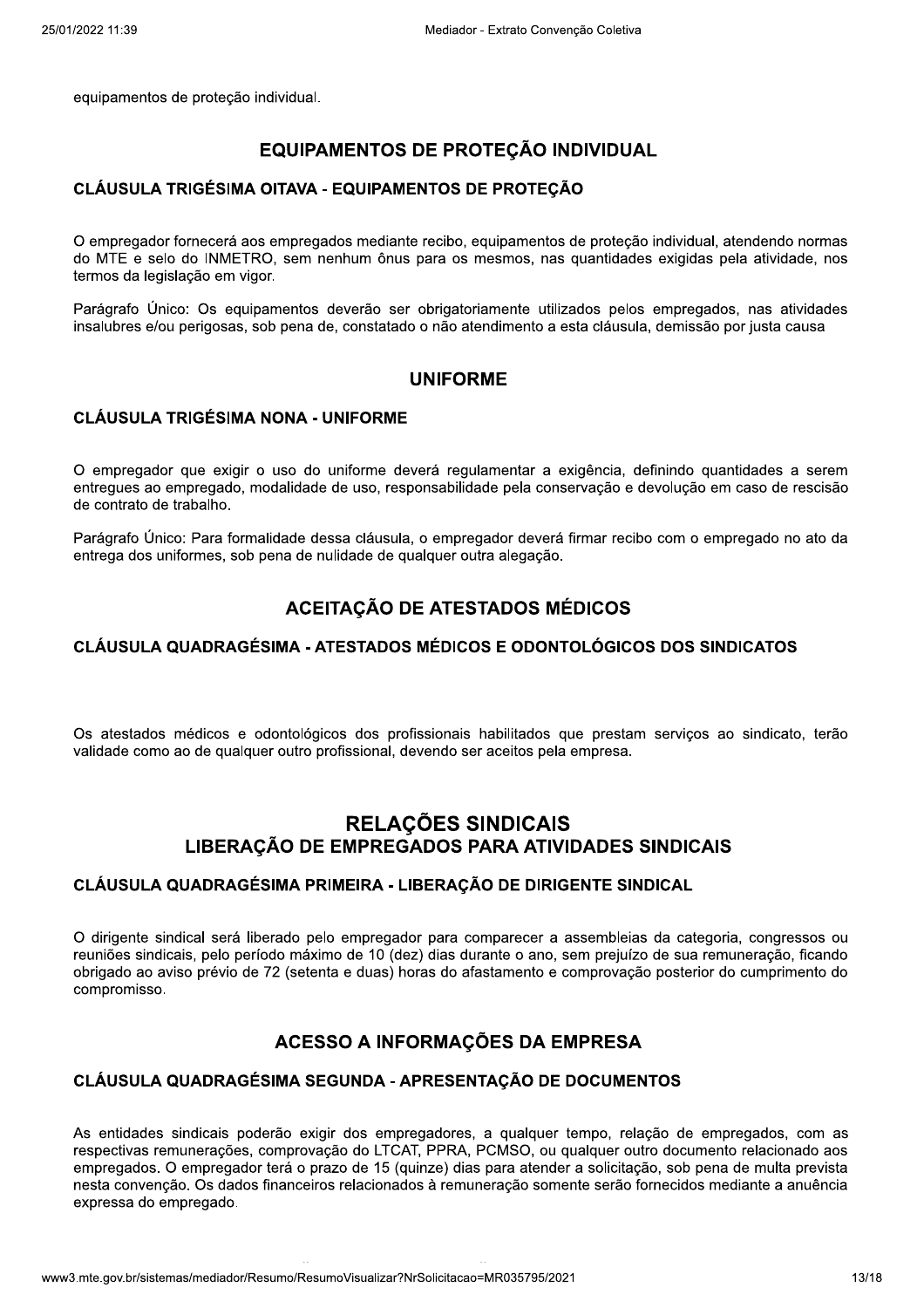## OUTRAS DISPOSIÇÕES SOBRE RELAÇÃO ENTRE SINDICATO E EMPRESA

#### CLÁUSULA QUADRAGÉSIMA TERCEIRA - TAXA NEGOCIAL PATRONAL E PROFISSIONAL

Os Sindicatos convenientes ajustam contribuição negocial aos empregados e empregadores alcançados por esta convenção coletiva, instituída na forma do art. 513 "e", da Consolidação das Leis do Trabalho, com respaldo ao disposto no art. 611-B, XXVI, do mesmo diploma legal.

#### CLÁUSULA QUADRAGÉSIMA QUARTA - CONTRIBUICÃO NEGOCIAL ASSISTENCIAL

Conforme deliberação pela Assembleia Geral Extraordinária da FETRATUH, em 14/4/2021, os representados da categoria profissional terão descontados de suas remunerações, nos meses de maio e setembro de 2021 e janeiro de 2022, a título de contribuição negocial, 4% (quatro por cento), valores estes que os empregadores repassarão à FETRATUH, através de boleto bancário emitido pelo mesmo, até o décimo dia do mês subsequente ao do desconto.

Parágrafo Primeiro: O recolhimento da contribuição negocial assistencial efetuado fora do prazo mencionado no "caput" acima será acrescido da multa de 0.3333% ao dia, limitada a 10% (dez por cento), além de juros de mora de 1% (um por cento) ao mês.

Parágrafo Segundo: Quando não mais autorizar o desconto da contribuição negocial, o empregado não sindicalizado tem o direito de oposicão, desde que o faca de próprio punho e pessoalmente perante o sindicato laboral, munido documento de identificação RG ou CPF, no mês referente ao desconto.

Parágrafo Terceiro: A FETRATUH responsabiliza-se, na forma do artigo 2º da Ordem de Serviço nº. 01/2010 do Ministério do Trabalho e Emprego, e assume inteira responsabilidade por qualquer controvérsia/litígio decorrente dos referidos descontos, uma vez que o empregador figura como mero repassador.

## OUTRAS DISPOSICÕES SOBRE REPRESENTACÃO E ORGANIZACÃO

#### CLÁUSULA QUADRAGÉSIMA QUINTA - CONTRIBUIÇÃO PATRONAL

Os empregadores não associados recolherão ao Secovi/SC a quantia de R\$ 45,00 (quarenta e cinco reais) por funcionário e R\$ 30,00 (trinta reais) quando não houver funcionário registrado, referente à negociação da Convenção Coletiva de Trabalho, correspondente aos meses de maio, agosto e novembro de 2021, com vencimento até o décimo dia dos meses subsequentes. Os empregadores associados recolherão a importância de R\$ 35,00 (trinta e cinco reais) por empregado registrado ou R\$ 24,00 (vinte e guatro reais) se não houver funcionário registrado.

Parágrafo Único: O recolhimento será através de guias próprias, conforme a decisão da Assembleia Geral Extraordinária de 29/3/2021, consoante disposto no artigo 513, "e", da CLT, em consonância com o posicionamento adotado pelo STF, no julgamento do Recurso Extraordinário n. 189.960-3.

# **DISPOSIÇÕES GERAIS OUTRAS DISPOSICÕES**

#### **CLÁUSULA QUADRAGÉSIMA SEXTA - PENALIDADES**

O não cumprimento de quaisquer das cláusulas constantes da presente convenção implicará na multa de 20% (vinte por cento) sobre o maior piso da categoria, cujo valor reverterá à entidade prejudicada, desde que assegurado o contraditório e a ampla defesa, em processo administrativo com a participação de ambos sindicatos.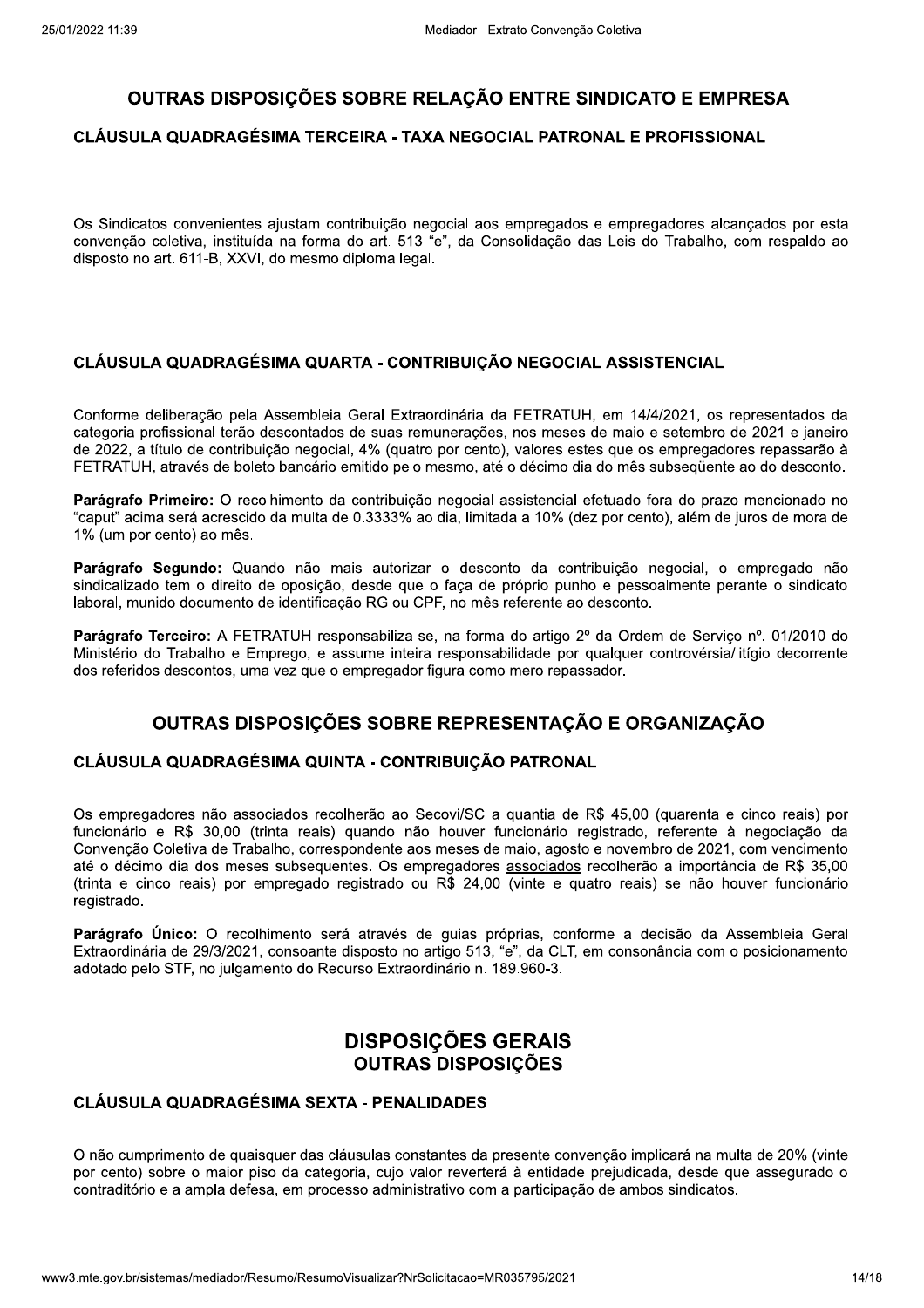#### CLÁUSULA QUADRAGÉSIMA SÉTIMA - CURSOS E REUNIÕES

Reuniões de trabalho das empresas e cursos de curto prazo de duração, quando de comparecimento obrigatório, deverá ser realizadas durante a jornada normal de trabalho, ou, se fora dela, mediante o pagamento do período da sua duração na modalidade de horário extraordinário.

Parágrafo Primeiro: Em se tratando de curso de interesse coletivo da categoria profissional ou econômica, o empregador arcará com os custos do mesmo, não podendo o empregado se recusar a realizá-lo e se obrigando a apresentar certificado de participação e freguência integral, sob pena de devolução de custos arcados pelo empregador.

Parágrafo Segundo: Entende-se por cursos de curto prazo de duração os de qualificação e atualização na área exercida, onde a carga horária máxima não ultrapasse 50 (cinquenta) horas/aula.

Parágrafo Terceiro: Fica estabelecido que os empregadores deverão determinar aos empregados, por escrito e com protocolo, a comunicação do referido curso ou reunião, não podendo os empregados se oporem, sob pena das sanções previstas em lei.

Parágrafo Quarto: O sindicato patronal e o sindicato profissional deverão instituir cursos de qualificação profissional para os empregados da categoria, com a finalidade de gualificar o profissional e que os empregadores deverão dar preferência de emprego a esses empregados qualificados.

Parágrafo Quinto: O empregado que realizar curso com aproveitamento de 100% (cem por cento) de freguência. dentro da sua área profissional, recebendo certificado da conclusão, terá direito a uma bonificação de 5% (cinco por cento) de seu salário base, no mês da conclusão.

## **CLÁUSULA QUADRAGÉSIMA OITAVA - QUADROS DE AVISOS**

As empresas e condomínios fixarão em locais de trabalho ou em plataformas digitais, quadro de avisos, com horários e escalas de servicos, ART dos Elevadores, apólices de seguros vigentes, editais e notícias de interesse dos empregadores, empregados e das entidades sindicais, patronal e laboral, vedados os de conteúdo políticopartidário ou ofensivo.

#### **HENRIQUE BUBLITZ PRESIDENTE** FEDERACAO DOS TRAB. EM TURISMO, HOSPITALIDADE E DE HOTEIS, REST., BARES E SIMIL. NO ESTADO DE **SANTA CATARINA**

#### **SERGIO LUIZ DOS SANTOS PRESIDENTE** SIND DAS EMP DE COMP VENDA LOC E ADM DE IMOVEIS E DOS COND RESID E COM DE SC

# **ANEXOS** ANEXO I - ESTATUTO NORMATIVO DOS EMPREGADOS EM CONDOMÍNIO.

Para efeito de especificações das obrigações e direitos, os empregados de edifícios dividem-se em diversas funções abaixo relacionadas: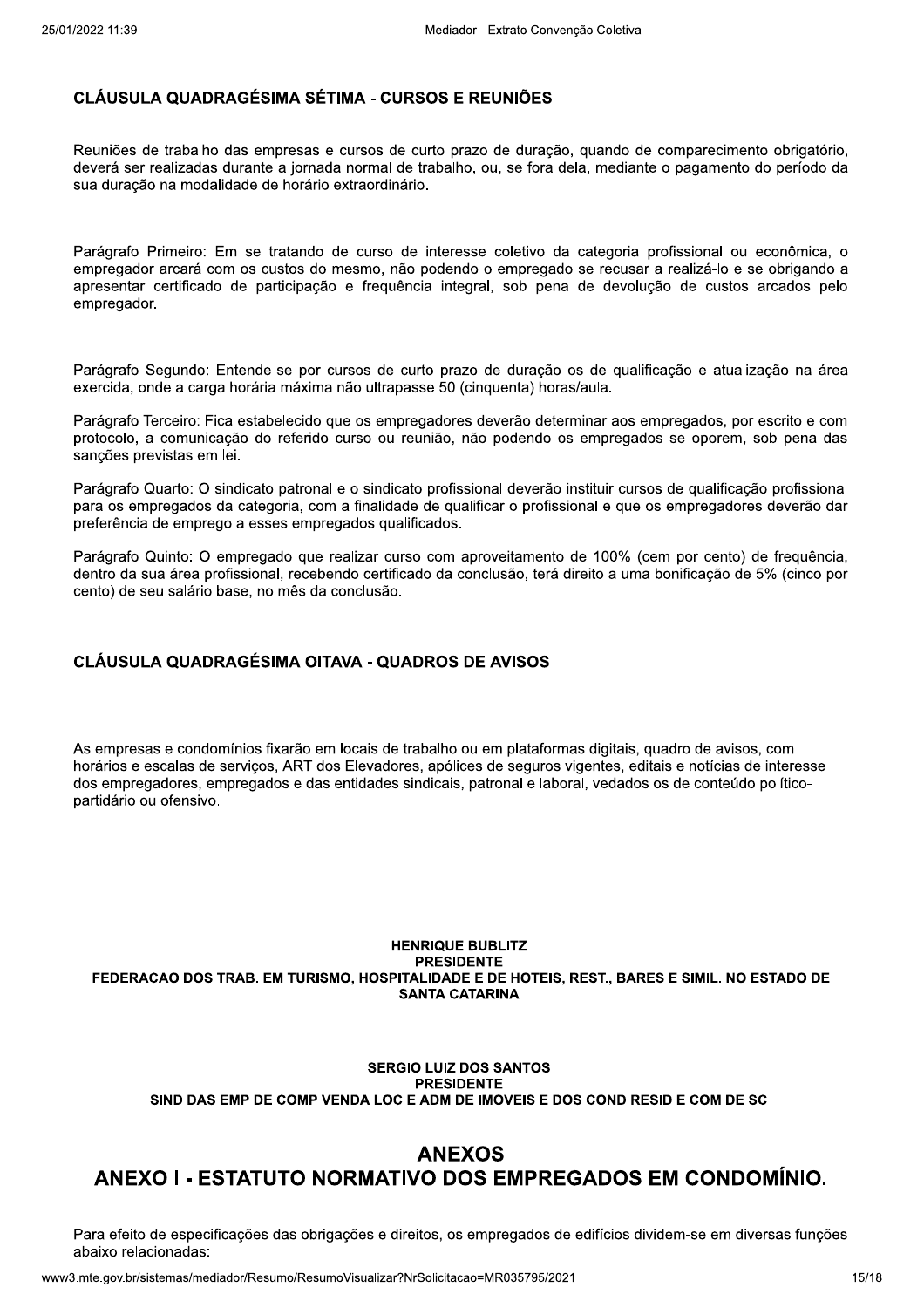**ZELADOR** - É o empregado que tem contato direto com a administração do prédio, com o síndico ou seus representantes legais, auxiliando nos recebimentos e pagamentos a serem efetuados pelos mesmos, acatando e cumprindo as determinações destes. O mesmo deverá realizar também os servicos de limpeza e conservação das áreas comuns, vigiando o cumprimento do Regulamento Interno, para assegurar o asseio, ordem e seguranca do prédio e bem estar de seus ocupantes.

Transmitir as ordens emanadas dos seus superiores hierárquicos e fiscalizar seu cumprimento; dirigindo e fiscalizando os servicos dos empregados que lhe são subordinados exigindo-lhes higiene, disciplina, apresentação, pontualidade nos horários e assiduidade no trabalho.

Auxiliar com cuidado e critério a escolha dos empregados que serão admitidos para as diversas funções:

Comunicar a administração do prédio qualquer irregularidade ocorrida no edifício:

Ser dedicado ao edifício como se fosse sua propriedade; inspecionando corredores, pátios áreas e instalações do prédio, verificando as necessidades de limpeza, reparos, condições de funcionamento de elevadores, parte elétrica, hidráulica e outros aparelhos, para sugestão à administração, dos servicos necessários.

Orientar seus auxiliares quanto à aparência pessoal e conduta:

Dar cumprimento as normas estabelecidas no regimento interno, fazendo com que os ocupantes do edifício as obedecam;

Receber e encaminhar imediatamente aos destinatários as correspondências postais, encomendas recebidas, bem como circulares, balancetes e quaisquer outros documentos emitidos pelo Condomínio, colhendo a assinatura de recebimento, quando for o caso.

Acompanhar e fiscalizar os servicos de reparos e manutenção das partes comuns do prédio; providenciando a troca de lâmpadas e fusíveis, efetuando pequenos reparos e requisitando pessoas habilitadas para reparos de bombas, caixa d'água, caixas de gordura, esgotamento da caixa de água servida, desentupimento de prumadas, extintores e mangueiras de incêndio, elevadores, portões, interfones e outros, para assegurar as condições e funcionamento e seguranca das instalações das áreas comuns do prédio, devidamente autorizado pelo Síndico e evitando gastos desnecessários.

Encarregar-se da recepção, conferência, controle e distribuição de material de consumo e limpeza, tomando como base os servicos a serem executados, para evitar a descontinuidade do processo de higienização e de manutenção do Edifício e de suas instalações, bem como desperdícios.

Não prestar servicos particulares para qualquer condômino, salvo em caso de emergência, nem ficar parado exercendo a função de porteiro, e sim estar sempre circulando as dependências comuns do Edifício.

Abster-se de quardar chaves de unidades de condôminos e locatários, salvo com ordem expressa do Síndico.

Acompanhar as mudanças que chegarem ou saírem do prédio de modo a preservar as instalações do mesmo;

Manter sob sua guarda as chaves de entrada, depósitos e áreas comuns, bem como as fichas de relação de ocupantes do edifício não permitindo sob qualquer pretexto a retirada das mesmas, salvo atendendo requisições dos órgãos públicos competentes para tal;

Coibir reuniões nas partes comuns do Edifício, principalmente na portaria, salvo se estiverem devida e previamente autorizadas.

Atender e orientar os moradores e visitantes em assuntos pertinentes ao Condomínio;

Proceder a leitura dos medidores de gás e água (quando for o caso), preenchendo os formulário0s específicos e os encaminhando a quem de direito.

Comunicar ao setor competente qualquer irregularidade que ocorra próximo ao edifício e que possa eventualmente ocasionar prejuízos ou danos ao imóvel ou moradores;

Acatar fiscais das repartições públicas com o devido acatamento encaminhando-os a administração do edifício.

Realizar pequenos reparos de manutenção e conservação.

Desempenhar outras atribuições pertinentes ao cargo.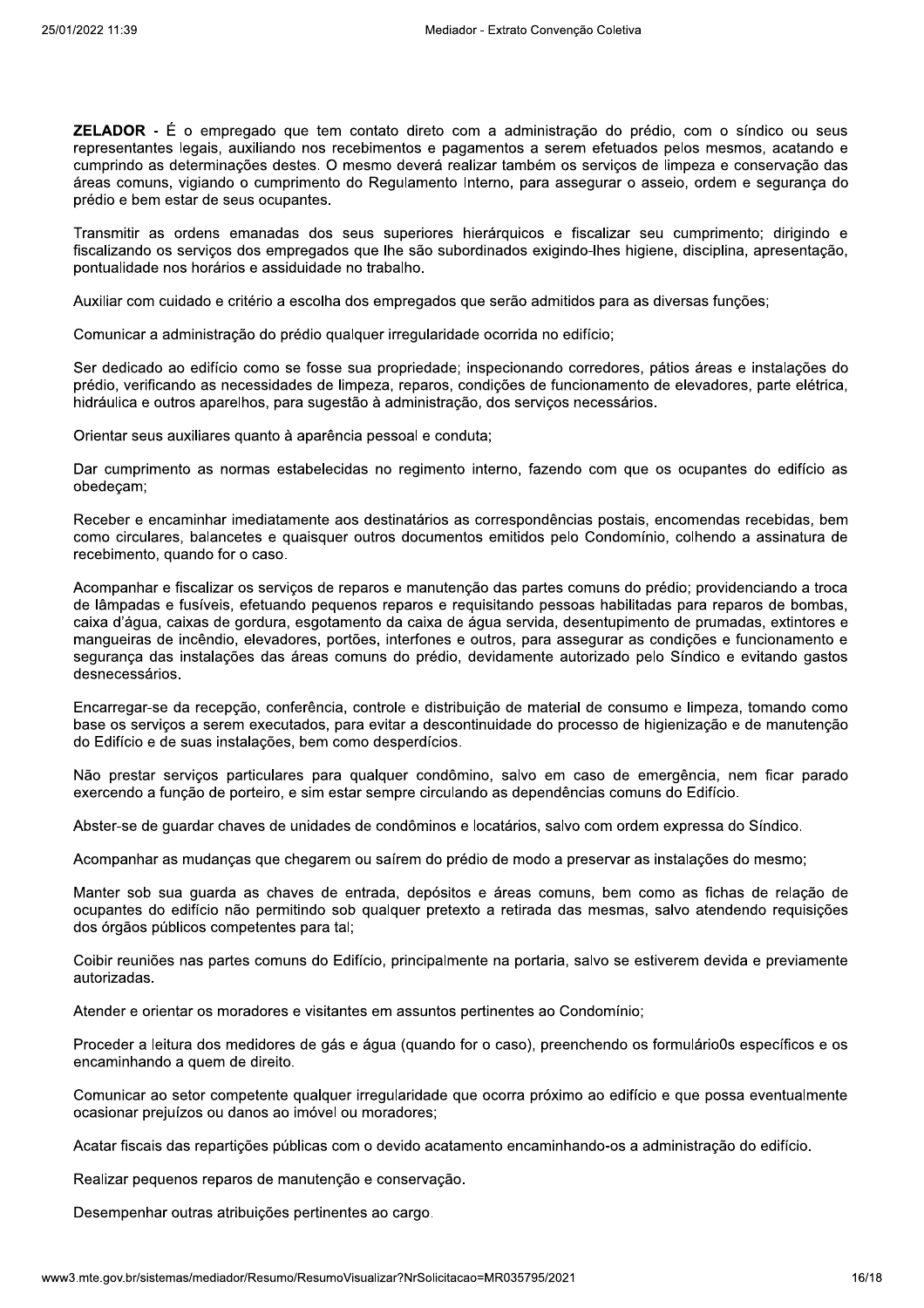PORTEIRO: É o empregado que executa os serviços de portaria tais como: receber as correspondências dos moradores do edifício, transmitir e cumprir as ordens recebidas do zelador e/ou superiores hierárquicos, fiscalizar a entrada e saída das pessoas do edifício, receber e dar conhecimento ao zelador de todas as reclamações e ocorrências que se verifiquem no edifício e manter a recepção em ordem.

Deve atentar para o uso dos elevadores, observando e vedando o excesso de lotação ou carga e retenção em andares sem motivos justificáveis, para garantir o cumprimento das disposições internas e legais, bem como sustar o uso dos mesmos quando da constatação de desarranjos ou mau funcionamento.

Manter serviço permanente de portaria e exerce a vigilância contínua do Edifício.

Auxilia no servico de seguranca interna do Edifício, não se ausenta do local de trabalho, para execução de outros servicos, sem conhecimento e autorização do zelador e ou Síndico.

Opera a mesa de interfones e fiscaliza seu uso.

Acende e apaga as luzes das partes comuns do Edifício, observando os horários determinados pelo Síndico.

Se dever usar uniforme, cuidar para a apresentação do mesmo.

Desempenhar outras atribuições pertinentes ao cargo.

ASCENSORISTA: É o empregado que conduz o elevador, zela pelo seu bom funcionamento, transmite ao zelador qualquer defeito quando a parte mecânica bem como qualquer irregularidade que possa alterar a segurança e o bom funcionamento do mesmo. O horário de trabalho do ascensorista é fixado em 06:00 horas, de acordo com o disposto na lei 3.270/57.

MANOBRISTA: É o empregado que executa os serviços de manobra dos carros nas dependências da garagem.

Deve ter carteira de habilitação para dirigir carros e motos, atualizada.

É o responsável pelas chaves dos carros que for manobrar só as liberando para as pessoas devidamente autorizadas, pelos respectivos proprietários e posicionado os veículos apenas nos boxes dos mesmos ou no caso de vagas não numeradas, distribuir os veículos de modo a facilitar a movimentação.

Evita sinistro nos veículos, sob pena de responder pelos prejuízos.

Desempenha outras atribuições pertinentes ao cargo.

**GARAGISTA:** É empregado que controla a entrada e saída dos carros da garagem, faz cadastramento de todos os carros com seus respectivos boxes, sendo responsável pela ordem da garagem. Se autorizados pelo Síndico a posicionar os carros para facilitar a movimentação dos mesmos, deverá ter carteira de habilitação atualizada.

VIGIA: É o empregado que faz o serviço de vigilância do edifício.

FAXINEIRO: É o empregado que executa os serviços de limpeza e conservação das partes comuns do edifício.

Deve ser assíduo e pontual, cumprindo os horários de serviço.

Remove o pó de móveis, paredes, tetos, portas, janelas e equipamentos, espanando-os ou limpando-os com vasculhadores, flanelas ou vassouras apropriadas, para conservar-lhes a boa aparência.

Limpa escadas, pisos, passadeiras e tapetes, varrendo-os, lavando-os ou encerando-os e passando aspirador de pó, para retirar poeira e detritos.

Limpa utensílios, como cinzeiros, e objetos de adorno, utilizando pano ou esponja embebidas em água e sabão e outros meios adeguados, para manter a boa aparência dos locais.